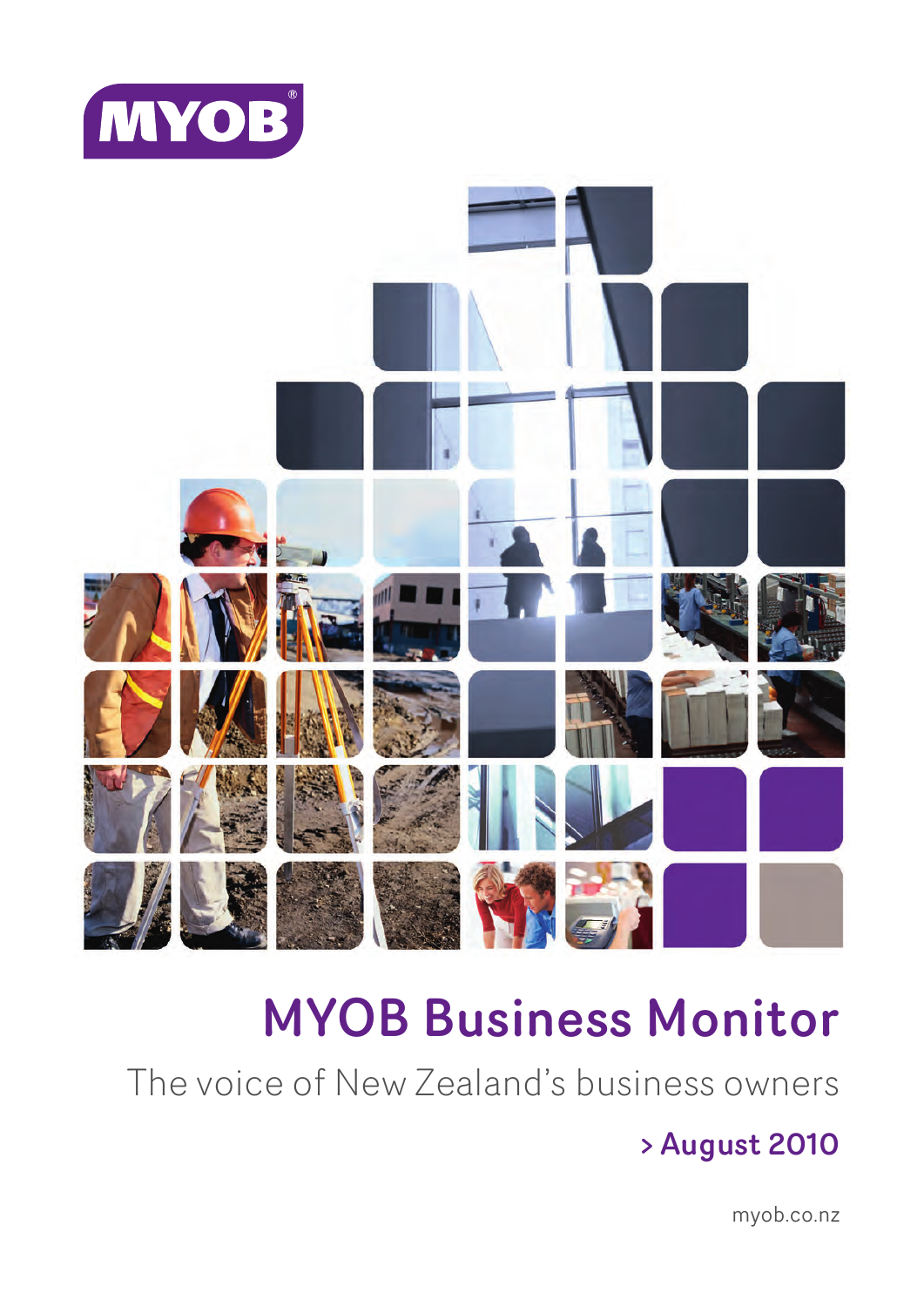

## **MYOB Business Monitor August 2010 – New Zealand ‐ Highlights**

#### *First major [resurgence](#page-7-0) in New Zealand business revenue since the GFC*

*For the first time since the Global Financial Crisis, more business owners in New Zealand report revenue increases (31%) than report revenue decreases over the last 12 months (26%). (The average* size of all of the revenue increases reported is  $+ 22%$ ) This is a step in a more positive direction *following the previous two Monitors.* 

*Bigger revenue increases are reported by bigger businesses. 52% of owners of medium businesses (20‐199 employees) report revenue increases, whereas only 29% of sole traders report revenue increases.*

*Having a website has a positive effect for the business owners surveyed. Businesses with a website are more likely to report a revenue increase (37%) than those who don't have a website (28%).*

*Revenue decreases are more pronounced amongst more mature (>10 years established) businesses (34%) than they are amongst start‐up (<2 years established) businesses (10%).*

*Wellington business owners are slightly more likely to have enjoyed revenue increases (34%) and slightly less likely to have suffered revenue decreases (25%) than business owners in other New Zealand locations.*

*For the first time in over a year, more business owners across all industry sectors are reporting revenue increases than reporting revenue decreases, with the most positive reports of increases coming from business owners in Retail & Hospitality (34%), Agriculture, Forestry & Fishing (33%), Professional & Business Services (32%) and Finance & Insurance (32%).*

#### *As [continuation](#page-12-0) of business revenue increases, one third of business owners report more than usual work or sales in next 3 months pipeline*

*Sales/work in the pipeline continues to strengthen. In a positive sign, 34% of business owners surveyed report more sales or work in the pipeline than usual, 42% report the same and only 20% report less pipeline work or sales than normal.*

*Bigger businesses are more likely to report more work or sales in the pipeline than usual (49% of medium business owners vs. 32% of sole traders), and less likely to report less than normal in the pipeline (10% of medium business owners vs. 21% of sole traders).*

*The most positive reports about more work or sales than usual in the pipeline are from business owners in Manufacturing & Wholesale (42%) and business owners in Christchurch (40%).*

#### *Four times as many business owners expect business revenue to increase than expect it to [decrease](#page-15-0) in next 12 months*

*More positive news, with two‐fifths (43%) of all business owners surveyed expect their business revenue to increase over the next 12 months, 41% expect it to stay the same and only 10% of business owners expect revenue to decrease. It would seem that business owners are both optimistic and realistic.*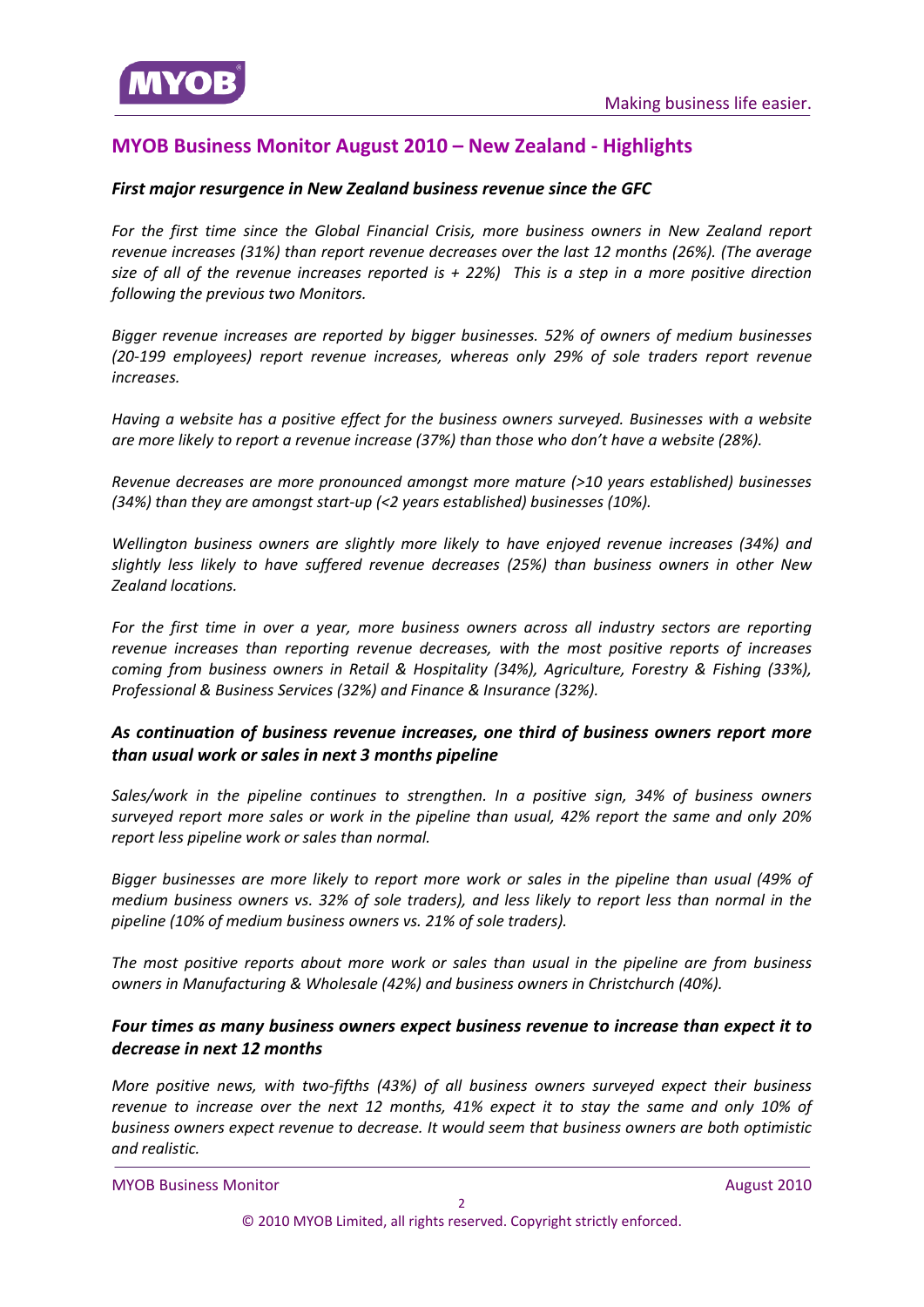

*As might be expected, there is a direct relationship in New Zealand between business owners more likely to report more sales/work in the pipeline for the next 3 months and business owners who expect revenue increases in the next 12 months.* 

*Medium business owners (71%) are by far the most positive about future revenue, followed by business owners in Manufacturing & Wholesale (57%), in Finance & Insurance (47%) and in Christchurch (49%).*

#### *Cash flow is [expected](#page-18-0) to put the most pressure on New Zealand business owners in the next year*

*When rating the potential pressure on their business, 32% of business owners report that (ahead of* other pressure points) cash flow will put pressure on their business in the next 12 months. Cash flow *is expected to put pressure most on business owners in Agriculture, Forestry & Fishing (44%) and Construction & Trades (40%).* 

*One quarter (25%) of business owners expect timing of customer payments to put pressure on their* business in the months ahead, which could be related to their concerns about cash flow over the next *year.* 

#### *Price margins and [profitability](#page-18-0) remain a concern, especially in Retail & Hospitality sector*

*Just over a quarter (29%) of business owners surveyed expect Price margins and profitability to put* pressure on their business in the next year. This pressure point is most expected by owners of small *businesses (51%) and medium businesses (49%), and by owners of businesses in the Retail & Hospitality sector (44%).*

#### *Fuel prices [expected](#page-18-0) to continue to put extreme pressure on certain business sectors*

*As to be expected, business owners in the Transport (42%) and Construction & Trades (40%) industries continue to be the most concerned about the likely pressure that fuel prices will place on their businesses in the next 12 months.* 

#### *[Competitive](#page-18-0) activity expected to be a pressure in the coming year*

*A quarter (24%) of business owners surveyed expect a fair degree of pressure from competitive activity in the coming year; none more so than owners of medium businesses, where half (50%) expect this particular pressure. Consequently, one‐third of business owners in Finance & Insurance (33%) and in medium businesses (36%) believe that there will be considerable pressure on them to maintain the present level of their business sales or projects in the next 12 months.*

#### *Less concern about pressure of interest or [exchange](#page-18-0) rates since last survey*

*One‐fifth (21%) of business owners surveyed expect their business to be pressured by interest rates, compared with over one quarter (28%) who expected this pressure in April 2010. And only one sixth (15%) of business owners now expect to be pressured by exchange rates, compared with over one quarter (26%) who expected this upcoming pressure in April 2010.*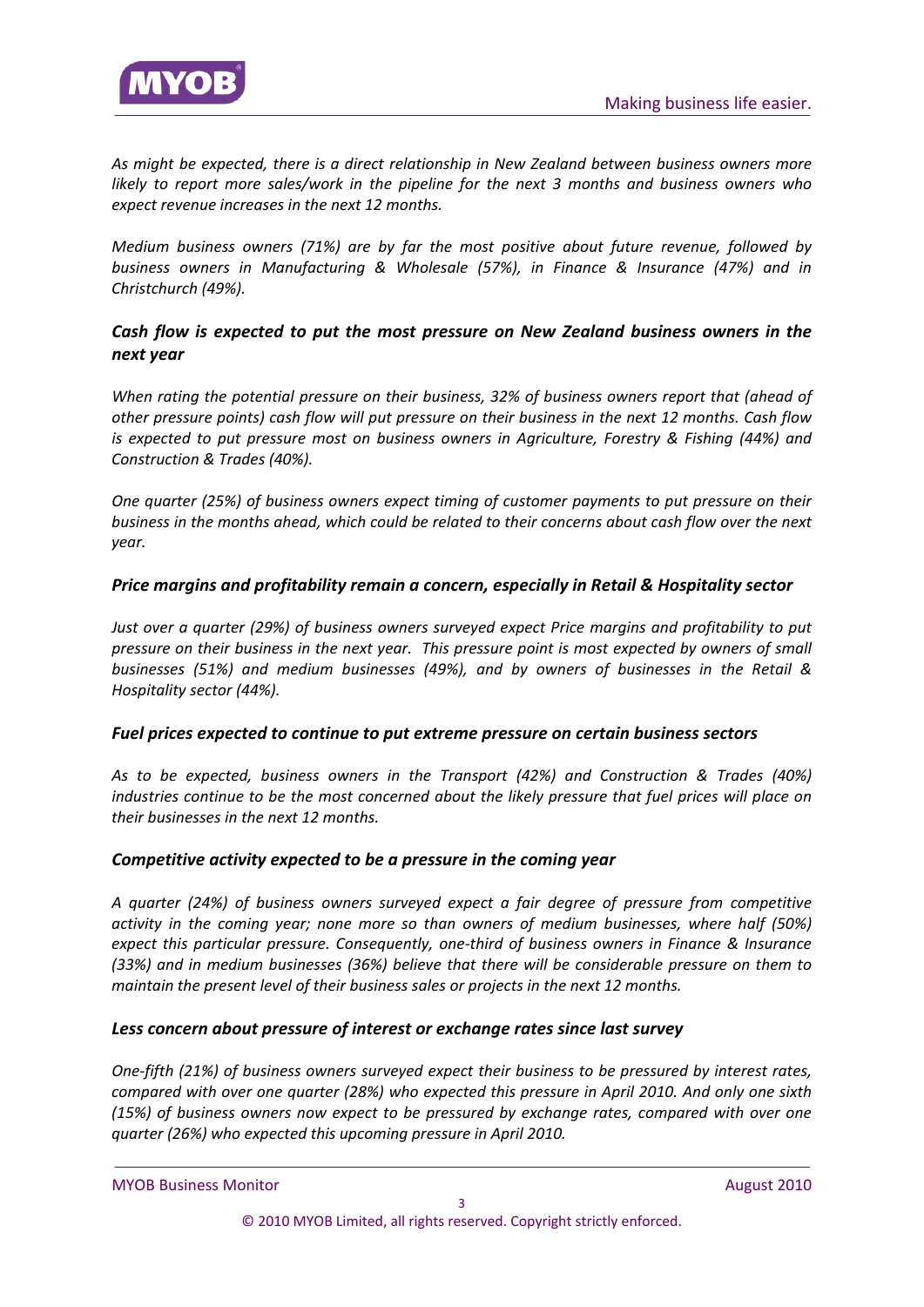

#### *Only two main sources of [information](#page-21-0) or help to assist them run their business better*

*When asked who they source information/assistance from to help them run a better business 55% of business owners nominate their accountant, and 34% nominate business associates and other* business people. The only other source to be used by one-fifth or more (21%) of business owners is a *bank manager or adviser. 16% of business owners surveyed don't get any help or information on how to run their business better.*

#### *Three major [impediments](#page-23-0) to the achievement of business goals*

*Five factors were researched to measure their impact on the ability of business owners to achieve their business goals. A majority of business owners surveyed consider that three of those factors will have a 'medium' or 'high' impact on their ability to achieve their business goals.* 

*'Understanding how new Government legislation impacts your business' impacts the ability of 58% of business owners to achieve their goals. 'Getting a better understanding of the changing needs of your customers and prospects' has an impact on 54%, in terms of meeting their business targets. And 'Having to deal with Government red tape' presently affects how 52% of business owners achieve their business goals.* 

*Two of the factors researched are considered by a minority of business owners surveyed to have medium or high impact on business goal achievement: they are 'Working extra hours to do your bookkeeping or accounts' (42% say that this will have a medium or high impact), and 'Getting access* to affordable and reliable business advice when you need it' (41% say that this will have a medium or *high impact).*

#### *Almost all business owners [surveyed](#page-24-0) have heard of the GST increase on October 1st*

*Only 1% of business owners surveyed say that they definitely have not heard of the upcoming GST* increase to 15%, and while 3% are pretty sure they have heard about it, 96% are definite that they *have heard about it.*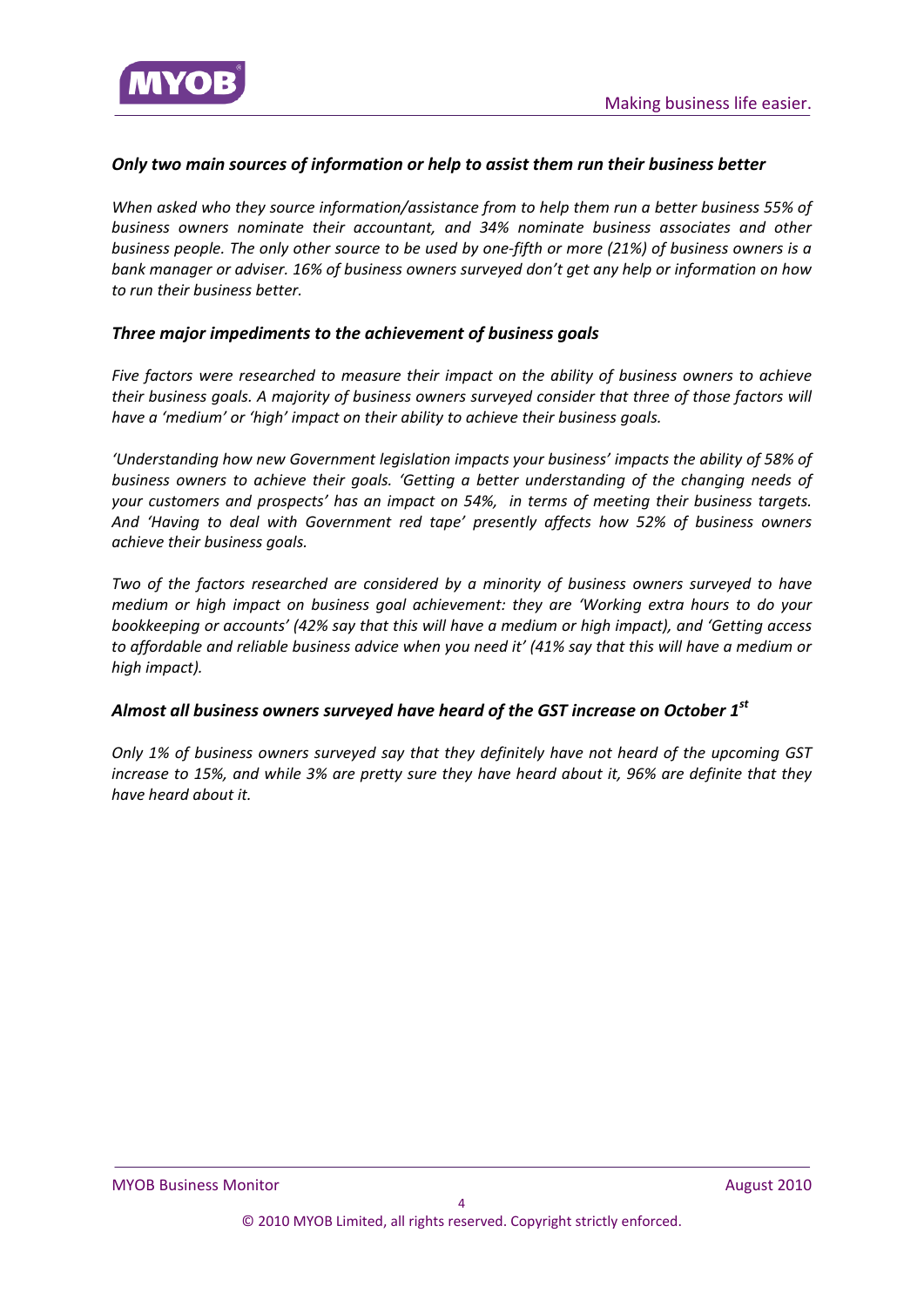

## **Table of Contents**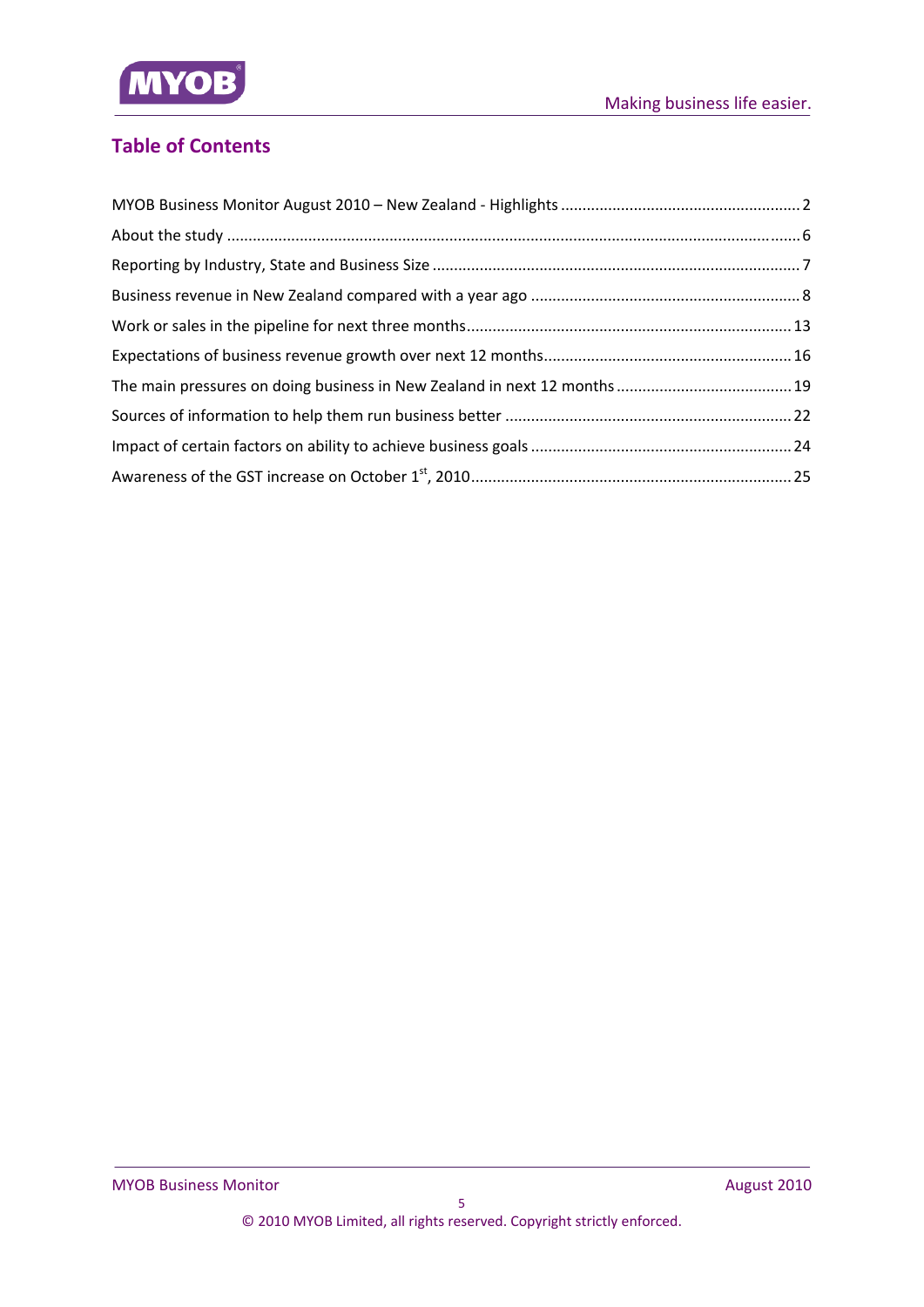

## **About the study**

The MYOB Business Monitor is designed to research key areas of business performance, including profitability, cash flow and pipeline work, as well as business confidence and satisfaction in the support of Government. This report presents the summary findings for key indicators from the MYOB Business Monitor comprising a national sample of **1,001** business proprietors and directors, conducted in July 2010. The businesses participating in the online survey are defined as both nonemploying and employing businesses with 0 employees ('sole traders'), 1‐4 employees ('micro businesses'), 5‐19 employees ('small businesses') and 20‐199 employees ('medium businesses'). Industries have been grouped (see next page) for the purposes of providing meaningful results based upon sample segments of reasonable size, and with a lower margin of error.

This research report was prepared by *The Financial Research Company* and fieldwork was completed by *Colmar Brunton* (a Millward Brown Company) for: Julian Smith General Manager – New Zealand MYOB NZ Limited +64 21 77 33 44 **julian.smith@myob.com** | **www.myob.co.nz**

The key indicators presented in this report include:

Business Issues:

- Business revenue compared with 12 months ago
- Projected work or sales for next 3 months compared to usual
- Expectations of business revenue in 12 months' time
- Main pressures on doing business in New Zealand in next 12 months
- Sources of information to help run business better
- Impact of certain factors on ability to achieve business goals
- Awareness of GST increase on October  $1<sup>st</sup>$ , 2010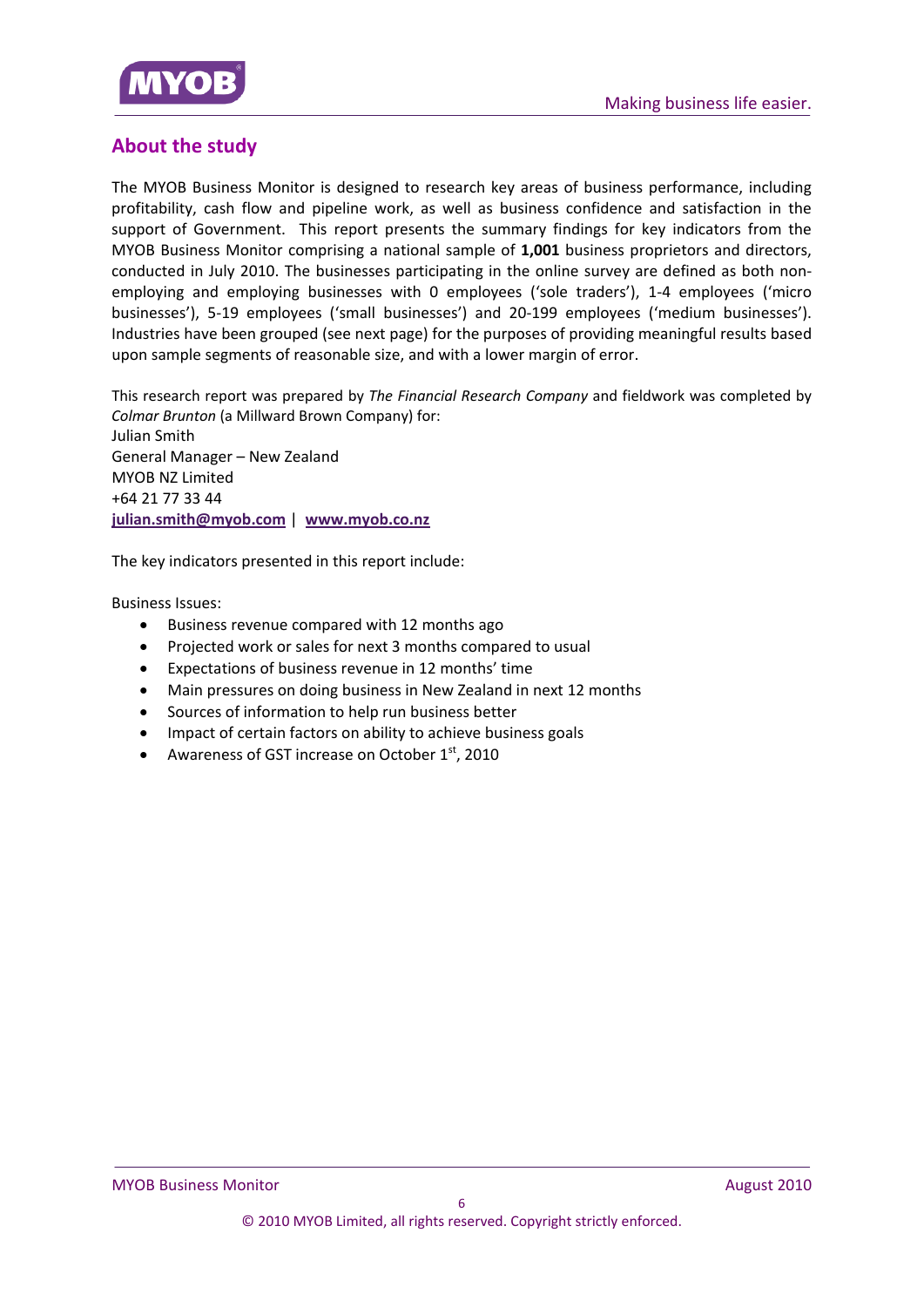

## **Reporting by Industry, State and Business Size**

The findings of this research are reported by industry type:

(Industries have been grouped as follows for the purposes of providing meaningful results based upon sample segments of reasonable size, and with a lower margin of error. Occasionally in this report, industries have been de-grouped where there are very different results between those in an industry grouping.)

| Industry                                                                 | Sample |
|--------------------------------------------------------------------------|--------|
| Agriculture, Manufacturing & Wholesale                                   | 146    |
| <b>Construction &amp; Trades &amp; Transport</b>                         | 167    |
| Finance & Insurance                                                      | 41     |
| Professional & Business Services                                         | 324    |
| Retail & Hospitality                                                     | 141    |
| Other Industries (not included above, but included in total results) 182 |        |
| Total                                                                    | 1.001  |

The findings of this research are also reported by Auckland, Wellington, Christchurch and Rest of New Zealand for some questions, and the sample size in each of these segments is as follows:

| Location            | Sample |
|---------------------|--------|
| <b>AUCKLAND</b>     | 329    |
| <b>WELLINGTON</b>   | 157    |
| <b>CHRISTCHURCH</b> | 127    |
| REST OF NEW ZEALAND | 388    |
| Total               | 1,001  |

The findings of this research are also reported by City/Metro, Regional and Rural for some of the questions, and the sample size in each of these segments is as follows:

| Location             | Sample |
|----------------------|--------|
| CITY/METRO           | 392    |
| REGIONAL NEW ZEALAND | 448    |
| RURAL NEW ZEALAND    | 161    |
| Total                | 1,001  |

The findings of this research are also reported by the number of employees in each of the businesses surveyed and was limited to companies with less than 200 employees. The proportions of sole, micro, small and medium businesses are broadly in line with their proportions of all businesses in New Zealand, which explains the smaller sizes of the Small Business and Medium Business segments:

| Number of Employees/Business Type                      | Sample |
|--------------------------------------------------------|--------|
| 0 Employees/Sole Traders                               | 608    |
| 1-4 Employees/Micro Business                           | 246    |
| 5-19 Employees/Small Business                          | 101    |
| 20-199 Employees/Medium Business                       | 46     |
| 0-199 Employees/ Sole, Micro, Small, Medium Businesses | 1,001  |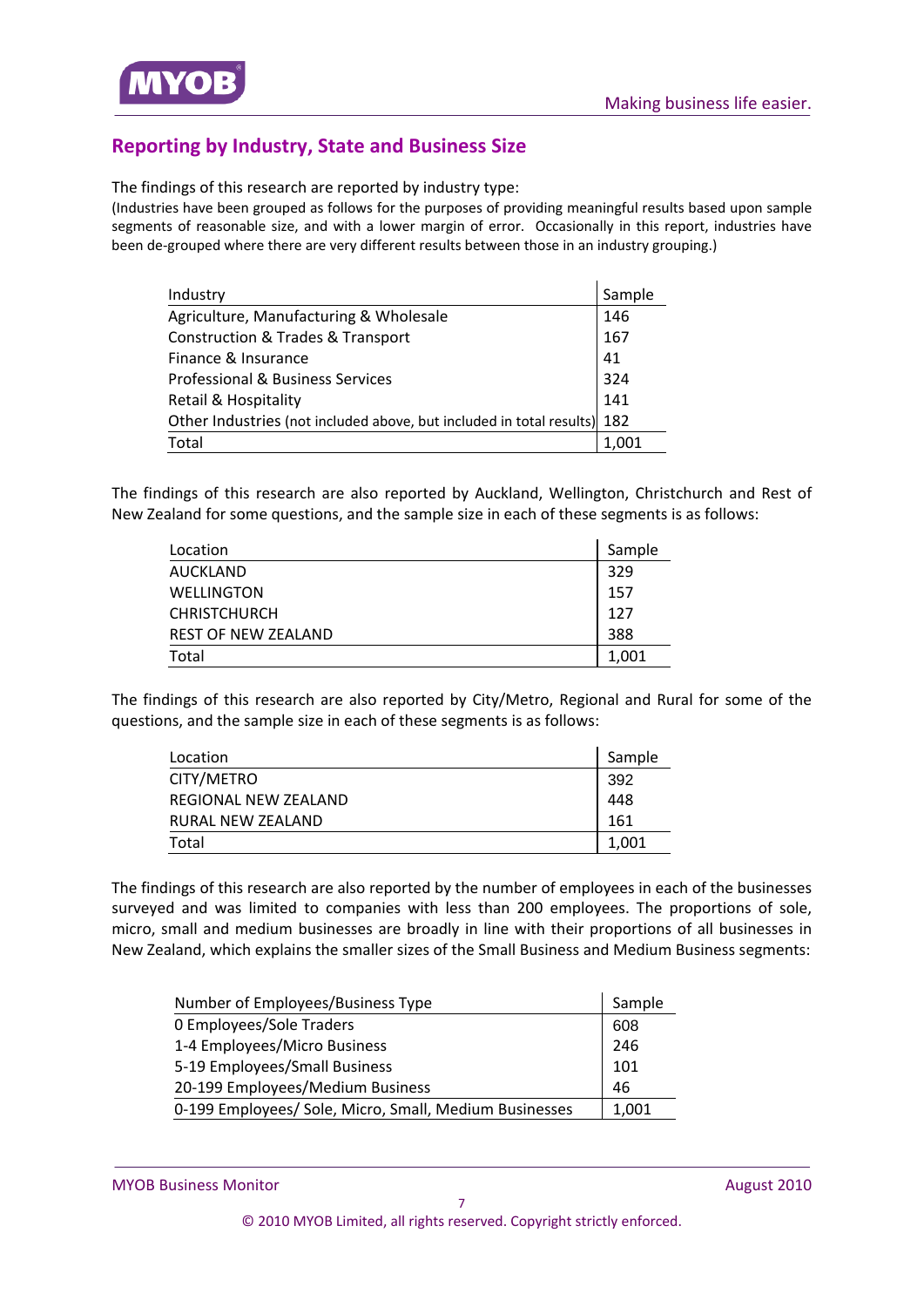<span id="page-7-0"></span>

## **Business revenue in New Zealand compared with a year ago**

#### **For first time since Global Financial Crisis, more New Zealand business owners report positive reversal of fortune over the last year**

Base: Business owners and directors (n = 1,001)

Q. At the present time, is your business revenue (i.e. your gross from sales) up or down on a year ago, or about the same? Please indicate how much your business revenue (i.e. your gross from sales) is up or down on a year ago? (Please type in the percentage in the box below)

Just under a third (31%) of business owners surveyed in New Zealand report revenue increases over the last 12 months, and 26% report revenue decreases over that period. This is the first time since the Global Financial Crisis that more business owners have been more positive than negative about their past year's revenue. (See Figure 1)



Figure 1: Revenue increases vs. decreases last 12 months, as reported by total sample (% of n=1,001)

#### **Revenue increases of between 1‐19% and decreases of 10‐29% most often reported**

Of the 31% of business owners reporting a revenue increase over the last 12 months, over half (56%) report an increase of between 1‐19%, while 33% report a revenue increase of 20‐49%. (The average of all revenue increases reported in August 2010 is 21.7%.) Of the 26% of business owners reporting a revenue decrease in the last 12 months, 42% reported a decrease of 1‐19%, while 46% reported a decrease of 20–49%. (See Figure 1.1 and Figure 1.2)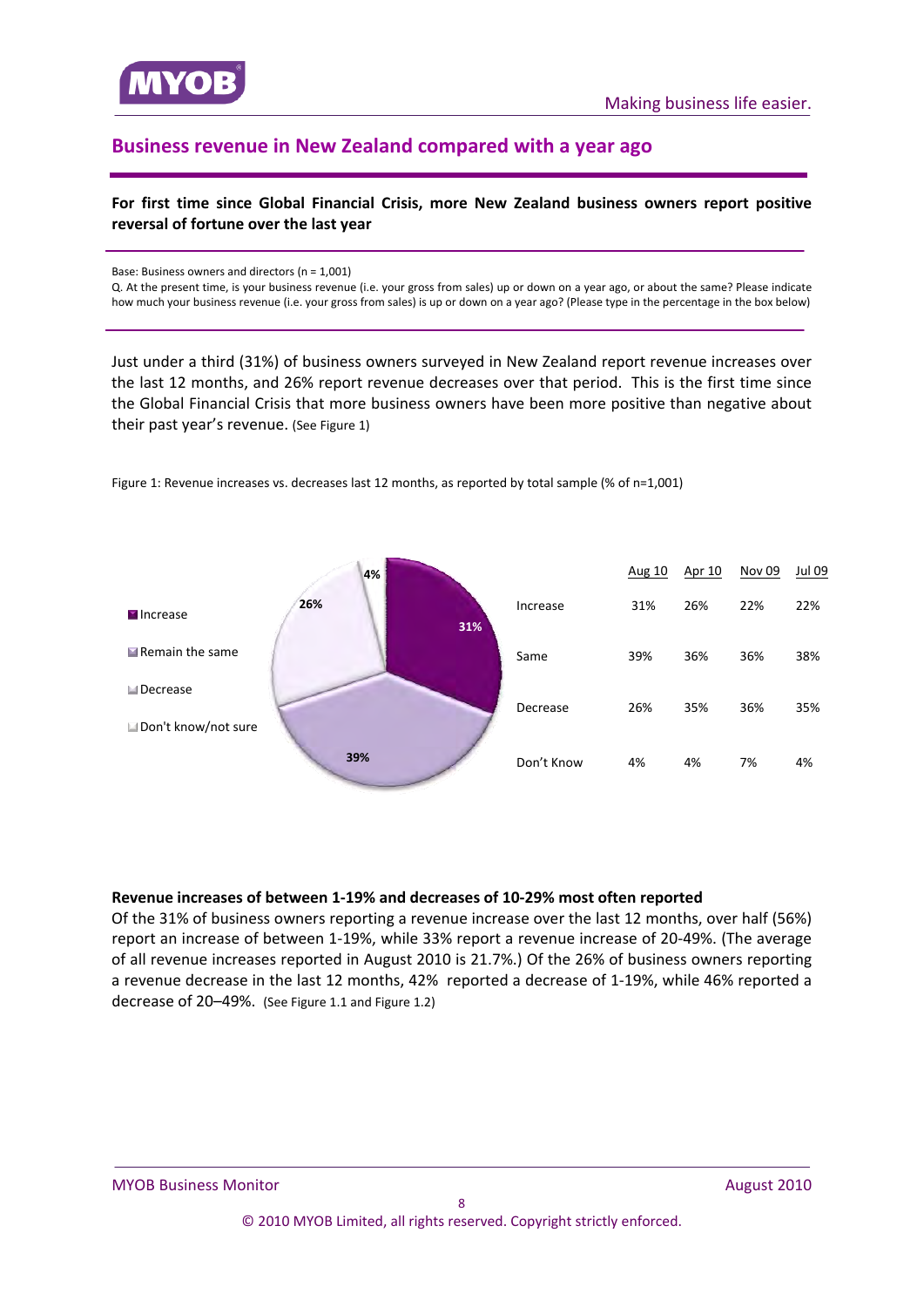



Figure 1.1: Revenue **increase** percentages in last 12 months, as reported by 31% of the total sample (% of **n = 309**)

Figure 1.2: Revenue **decrease** percentages in last 12 months, as reported by 26% of the total sample (% of **n = 264**)



|     | <u>Aug 10 Apr 10 Nov 09</u> |     | Jul 09 |
|-----|-----------------------------|-----|--------|
| 12% | 8%                          | 9%  | 5%     |
| 30% | 28%                         | 28% | 24%    |
| 28% | 32%                         | 29% | 27%    |
| 18% | 21%                         | 19% | 22%    |
| 8%  | 9%                          | 10% | 13%    |
| 4%  | 4%                          | 5%  | 8%     |

#### **Bigger businesses report greater revenue increases**

Over half (52%) of medium business (20‐199 employees) owners report business revenue increases, compared to 39% of small business (5‐19 employees) owners, 32% of micro business (1‐4 employees) owners, and 29% of sole traders (0 employees). Medium business owners (15%) are also least likely to report a decrease in their business revenue over the last 12 months. (See Figure 1.3)

#### **Business owners with a business website report a more successful year**

As in previous surveys, those business owners who have a business website are more likely to have had a revenue increase in the last year (37%), compared with business owners who don't have a website promoting their business (28%).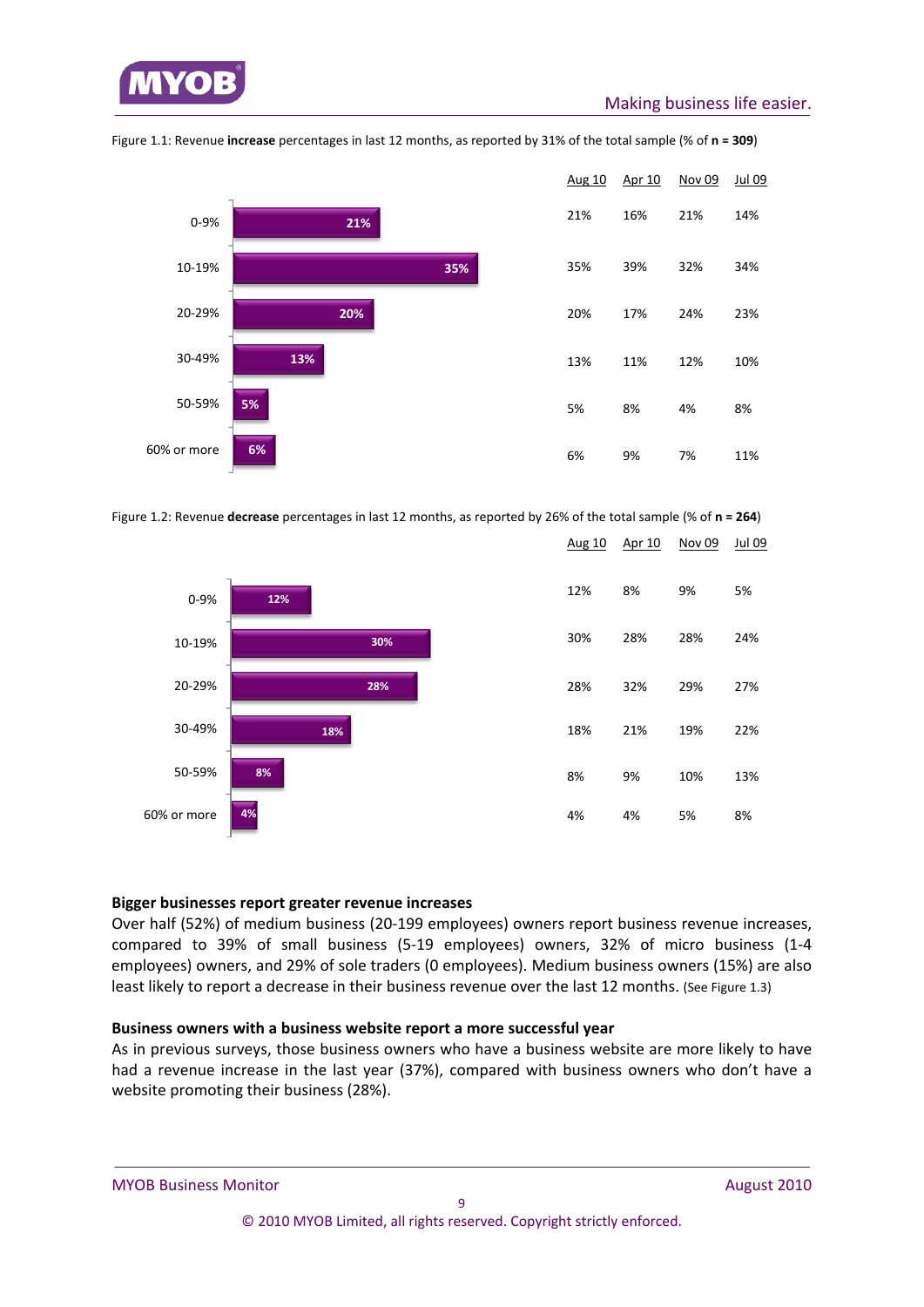

**Lower revenue businesses and 'Technology Early Adopters' fare much better over last year** Over two in five (41%) of owners of businesses with annual revenue of \$200K‐\$999K report revenue increases over the last 12 months, as do 40% of those business owners who identify themselves as 'Technology Early Adopters'.

**As in last two surveys, more mature businesses more likely to have lost revenue in last 12 months** Just one one‐third (34%) of owners of mature businesses (>10 years) report revenue decreases in the last 12 months, contrasting with start-up business (<2 years) owners, only 10% of whom report a fall in revenue.

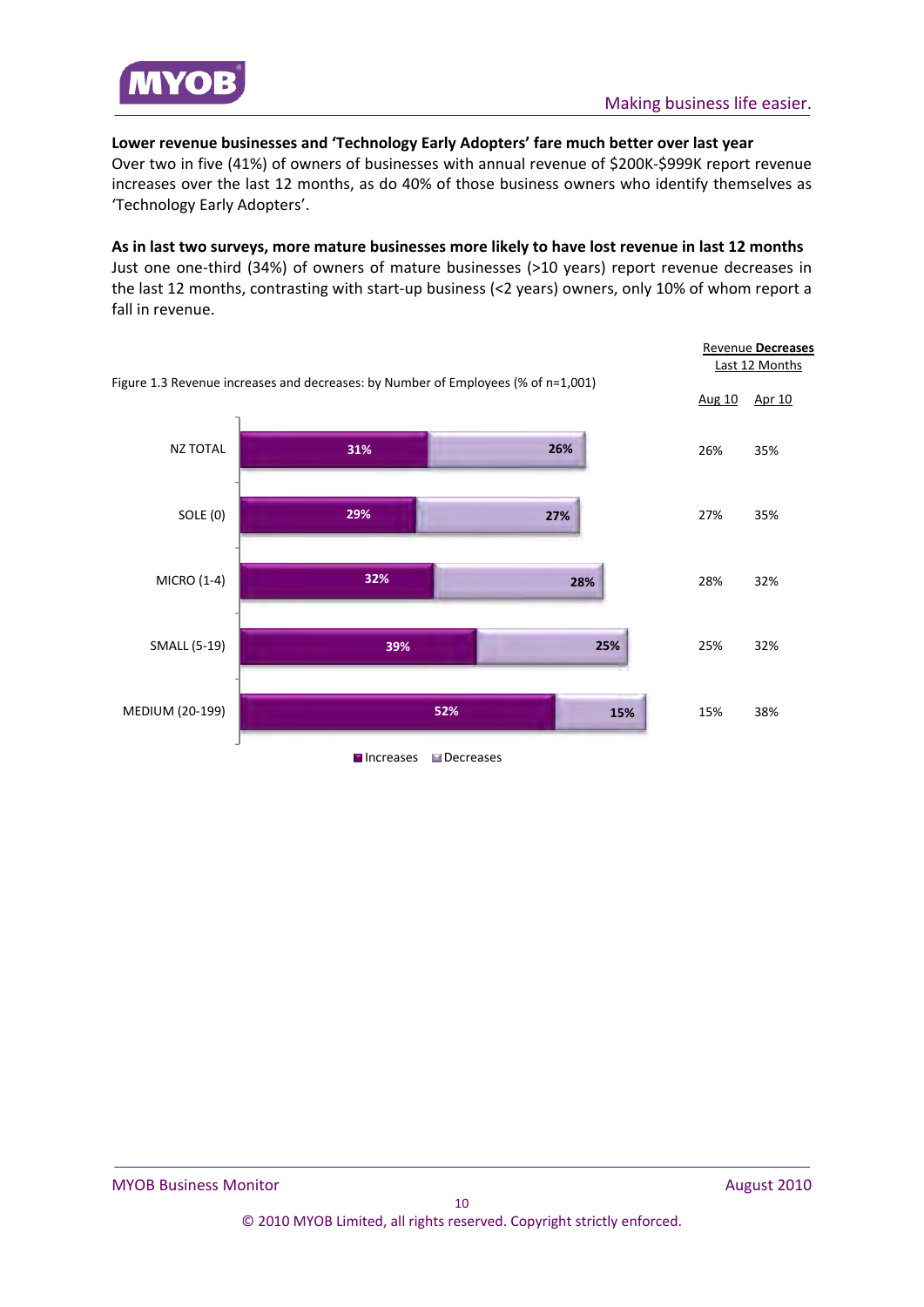

#### **Business revenue gains similar by location across New Zealand**

Slightly more business owners in Wellington (34%) report business revenue increases, when compared with the reports of business owners in Auckland, Christchurch and the Rest of New Zealand. (See Figure 2.4)



Figure 1.4 Revenue increase and decrease percentages reported over last 12 months: by Location (% of n = 1,001)

#### **While business revenue reports are far more positive than before, slightly more business owners in three industry categories still report revenue decreases than report revenue increases**

For the first time in over a year, more business owners across all industry categories are presently able to report revenue increases rather than decreases over the 12 months, with increases reported by around a third of business owners in Retail & Hospitality (34%), Agriculture, Forestry & Fishing (33%), Professional & Business Services (32%), Finance & Insurance (32%) and Manufacturing & Wholesale (29%). And while business revenue decreases are reported by far fewer business owners than were reported in the April 2010 and November 2009 surveys, close to one third of business owners in Manufacturing & Wholesale (29%), Agriculture, Forestry & Fishing (28%), Construction & Trades (28%) still report business revenue decreases over the last 12 months, and around a quarter of business owners in Retail & Hospitality (26%), Professional & Business Services (26%) and Transport (25%) report the same. Since November 2009, the percentage of business owners claiming revenue decreases in Transport businesses (61% down to 25%) and Finance & Insurance businesses (40% to 18%) have more than halved. (See Figure 1.5)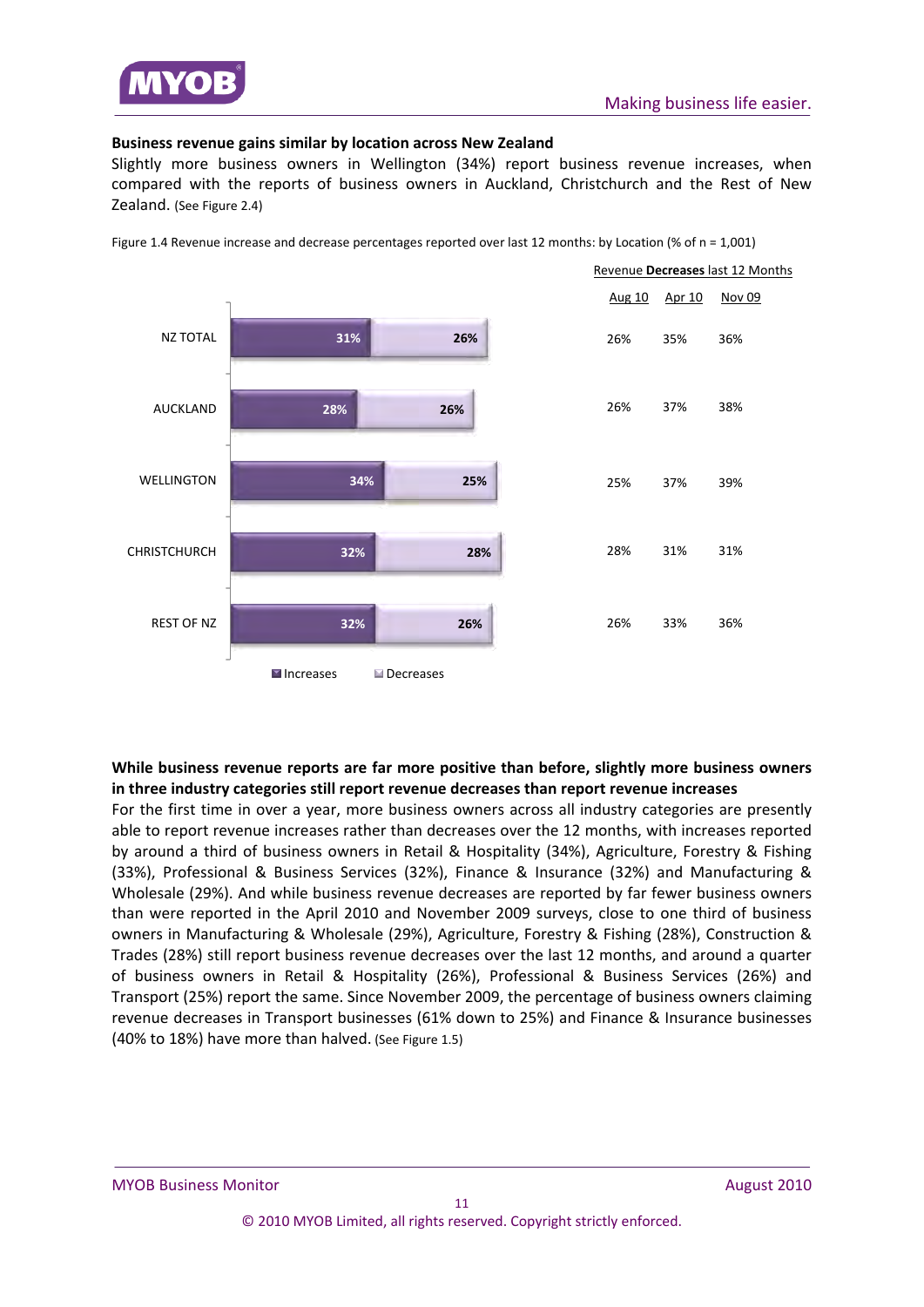

## Making business life easier.

|                                                |     |     | Aug 10 | Apr 10 | Nov 09 |
|------------------------------------------------|-----|-----|--------|--------|--------|
| Agriculture, Forestry & Fishing                | 33% | 28% | 28%    | 34%    | 34%    |
| Manufacturing & Wholesale                      | 29% | 29% | 29%    | 40%    | 37%    |
| <b>Construction &amp; Trades</b>               | 26% | 28% | 28%    | 42%    | 38%    |
| Transport                                      | 24% | 25% | 25%    | 36%    | 61%    |
| Finance & Insurance                            | 32% | 18% | 18%    | 42%    | 40%    |
| <b>Professional &amp; Business</b><br>Services | 32% | 26% | 26%    | 30%    | 30%    |
| Retail & Hospitality                           | 34% | 26% | 26%    | 35%    | 36%    |

Figure 1.5 Revenue **increase** and **decrease** percentages reported over last 12 months: by Industry (% of n = 1,001) Revenue **Decreases** last 12 Months

**■Increase ■Decrease**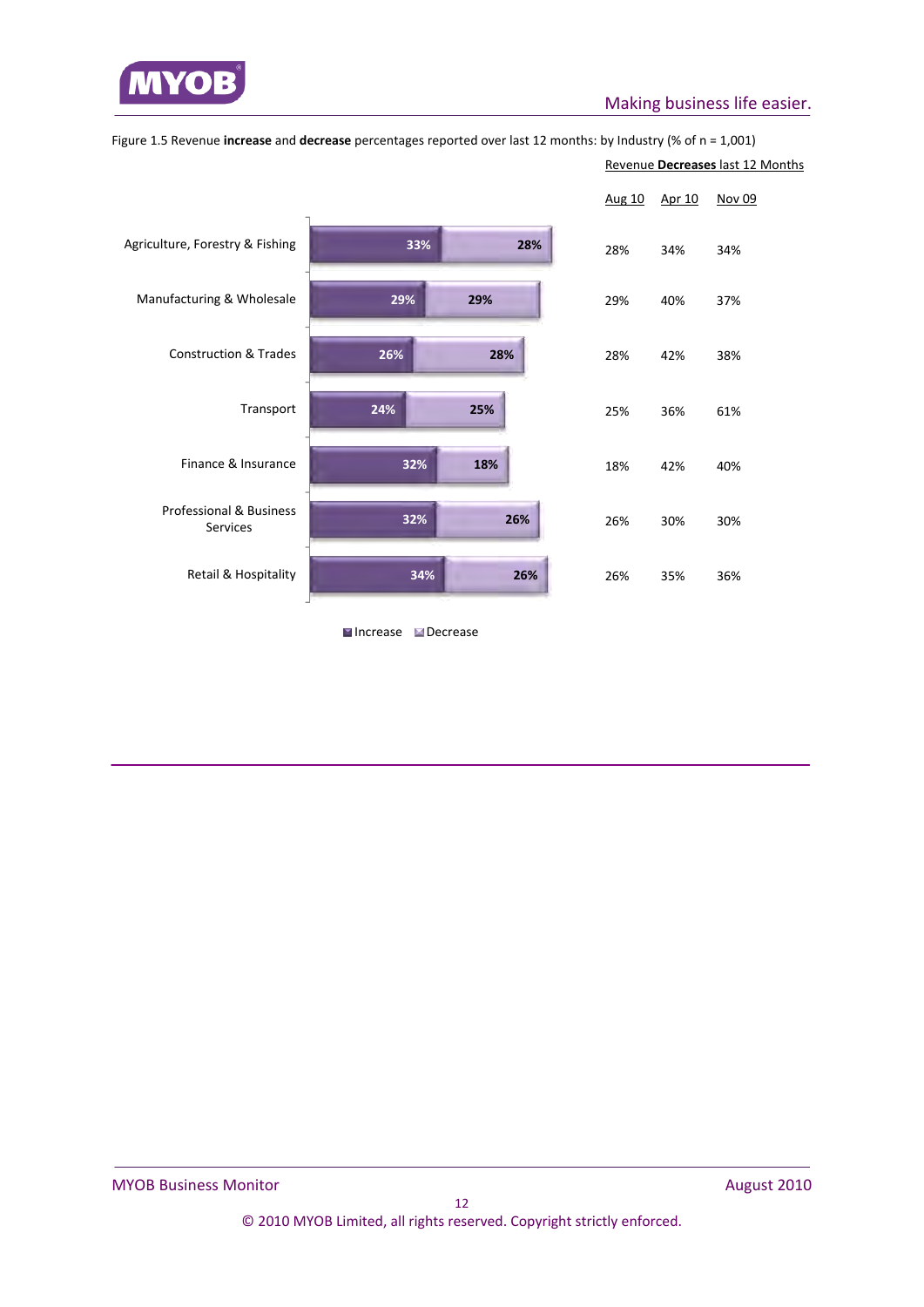<span id="page-12-0"></span>

## **Work or sales in the pipeline for next three months**

#### In a positive move upward since the last survey, one-third of business owners report work in the **pipeline is higher than usual**

Base: Business owners and directors (n = 1,001)

Q. Please indicate how much work you have got on in the next 3 months, compared to what you would usually expect or normally have. *(Please select one only)*

#### **One third of business owners report more sales/work in the pipeline than usual, only one fifth report less**

In a positive sign, 34% of business owners surveyed report that they have more work/sales in the pipeline than normal or usual, 42 % report work/sales are about the same and only 20% report that there is less than normal. (See Figure 2)



Figure 2: Work or sales in pipeline compared with usual: by Total Sample (% of n = 1,001)

#### **Medium business owners seeing more work or sales in the pipeline than others**

Almost one half (49%) of medium sized business owners say that they have more work/sales in the pipeline than expected, which contrasts with only 32% of sole traders who report the same (although 6% more sole traders are now reporting more pipeline sales than usual than reported the same in April 2010). Small business owners are the second most positive about work in hand, with 43% of them saying that they have more work than usual ahead over the next 3 months. (See Figure 2.1)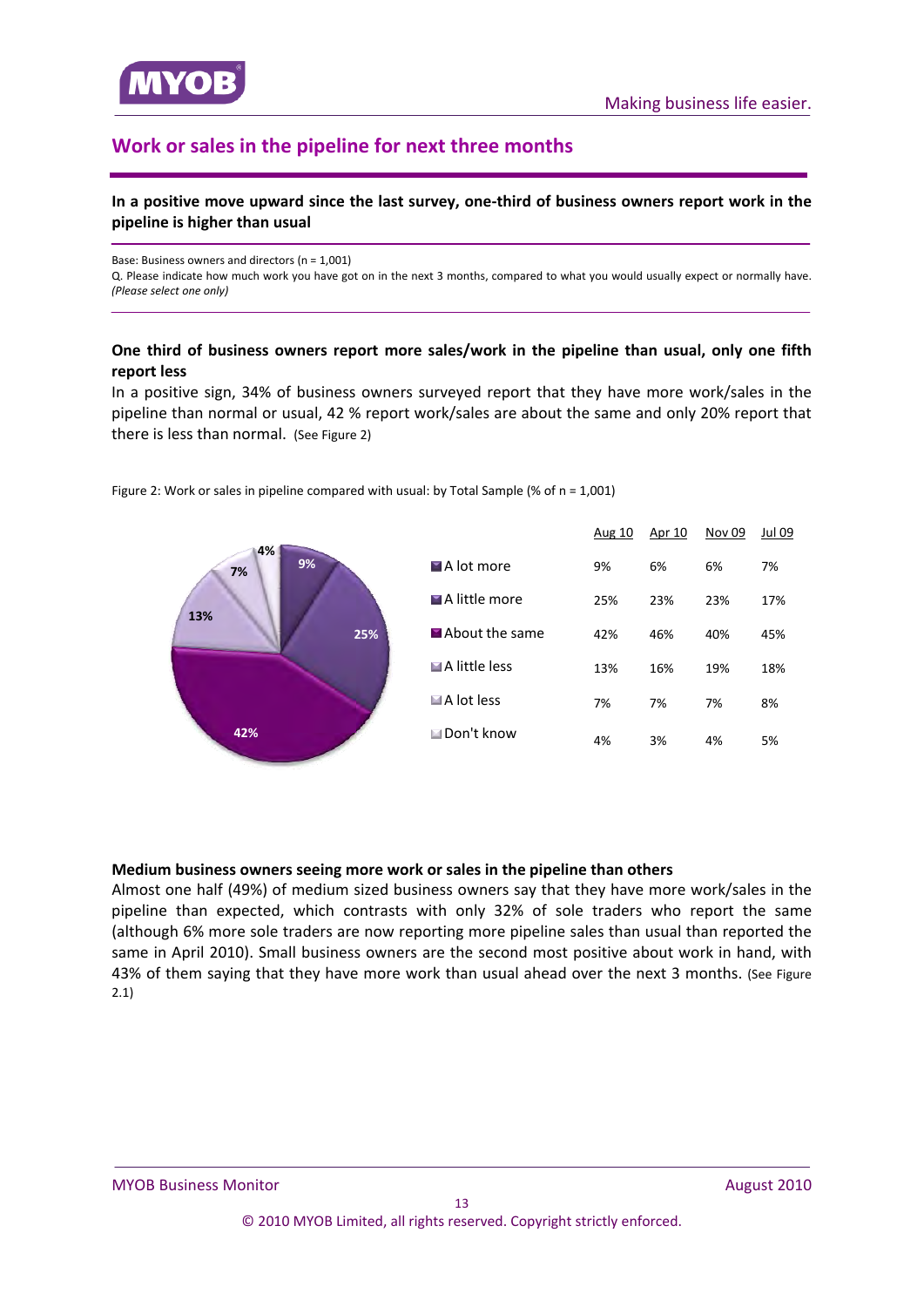



Figure 2.1: Work or sales in pipeline compared with usual: by Number of Employees (% of n = 1,001)

#### **Christchurch business owners now report better pipeline sales**

Two in five (40%) of business owners in Christchurch report more pipeline sales than usual, compared to only 29% who did so in April 2010. Wellington remains the location where fewer business owners (28%) report more work than usual in the pipeline. (See Figure 2.2)

#### **Those with more revenue in last year most likely have more in pipeline**

Over half (57%) of business owners who report increased business revenue in the last 12 months report more work or sales in the pipeline than usual, compared with only 22% of those who report decreased business revenue in the last year. Compared with the New Zealand business owners' average of 34% saying that they have more work than usual, 47% of those with an annual business revenue of \$1‐5m, 44% of those who have a business website (vs. 30% of those who don't have a business website) and 43% of start‐up business owners indicate they do have more.



MYOB Business Monitor *August 2010* 2010

© 2010 MYOB Limited, all rights reserved. Copyright strictly enforced.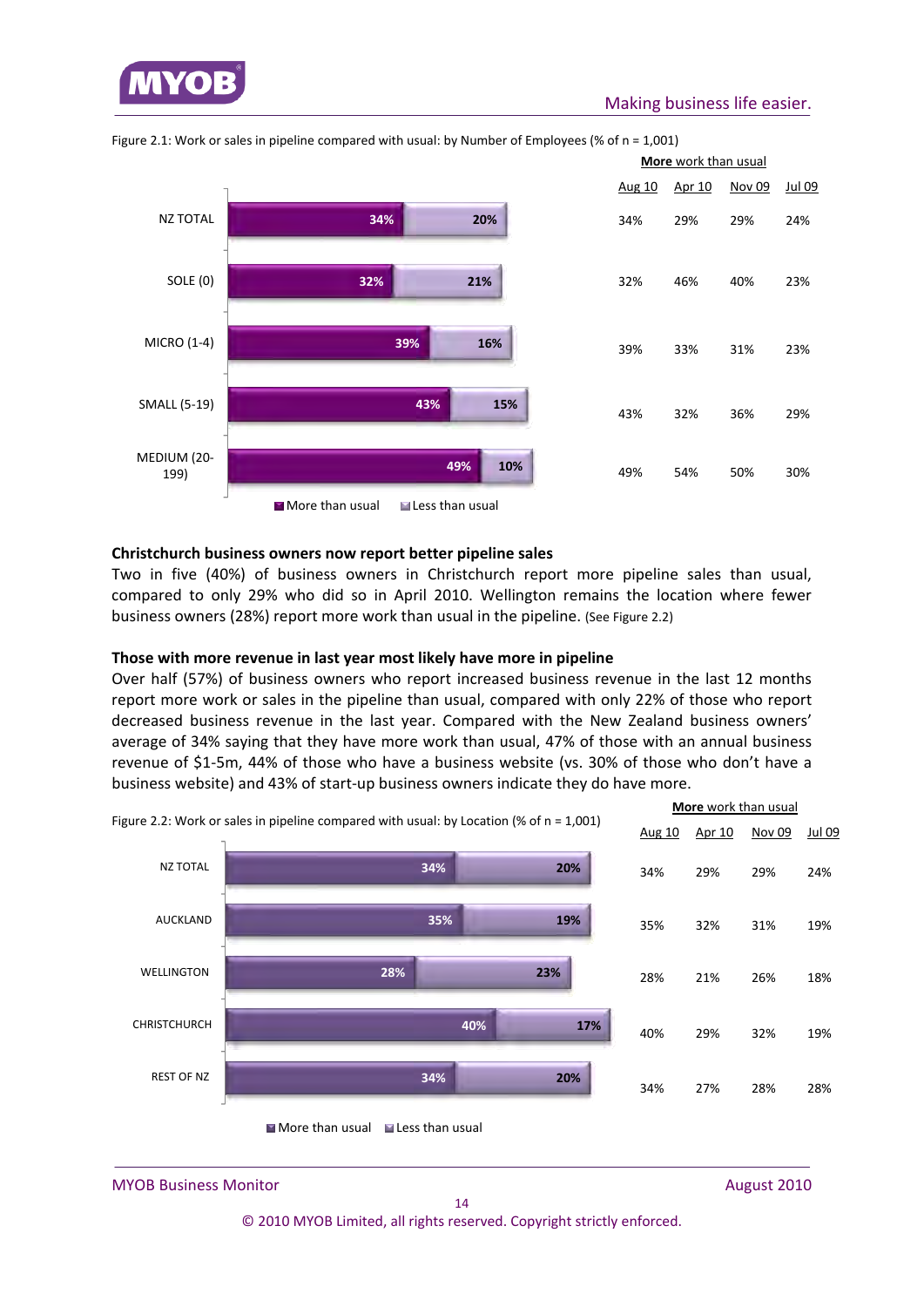

**Business owners in Manufacturing & Wholesale, Finance & Insurance report more work in pipeline**  More than two in five (42%) business owners in the Manufacturing & Wholesale industry report more pipeline sales than usual, a similar result to the November 2009 survey. Almost two in five (38%) business owners in the Finance & Insurance sector report more work in the pipeline, their best result since a high of 49% in July 2009. Others to report even more sales in the pipeline than before are business owners in Construction & Trades (34%), Transport (36%) and Professional & Business Services (35%). The two sectors where fewer business owners report more work than in April 2010 are Agriculture, Forestry & Fishing (24% vs. 28%) and Retail & Hospitality (19% vs. 22%, and way below the 42% reported in November 2009). (See Figure 2.3)

**24% 42% 34% 36% 38% 35% 19% 14% 19% 29% 12% 18% 21% 17%** Agriculture, Forestry & Fishing Manufacturing & Wholesale Construction & Trades Transport Finance & Insurance Professional & Business Services Retail & Hospitality  $\blacksquare$  More than usual  $\blacksquare$  Less than usual Aug 10 Apr 10 Nov 09 Jul 09 24% 28% 12% 20% 42% 33% 45% 20% 34% 25% 25% 18% 36% 28% 35% 20% 38% 30% 22% 49% 35% 29% 30% 32% 19% 22% 42% 17% **More** work or sales in the pipeline than usual

Figure 2.3 Work or sales in pipeline compared with usual: by Industry (% of n = 1,001)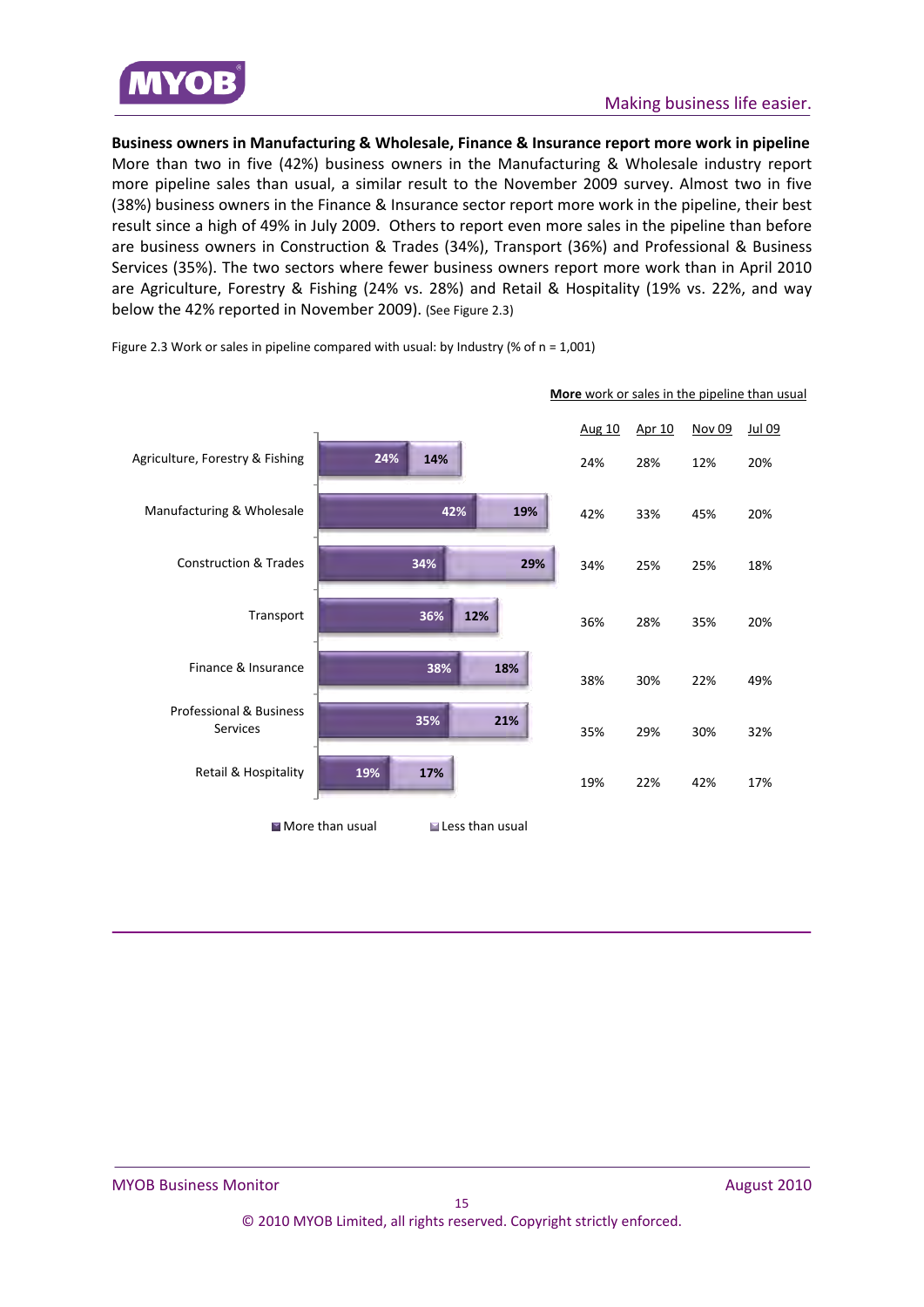<span id="page-15-0"></span>

## **Expectations of business revenue growth over next 12 months**

**Positive signs ‐ four times as many expect revenue increases than expect revenue decreases over the coming year**

Base: Business owners and directors (n = 1,006)

Q. And how do you expect your business revenue (your gross turnover or sales) in 12 months' time to compare with your business revenue at the present time?

#### **Future revenue expectations are bright**

While 31% of business owners surveyed report improvements in revenue in the last 12 months, 43% expect to increase their business revenue over the next 12 months. In more positive signs, just on two in five (41%) business owners believe that their revenue will remain the same, and only 10% expect that their business revenue will decline in the next 12 months. (See Figure 3)

In New Zealand, there is a direct relationship between those who presently have more sales than usual in the pipeline (e.g. medium business owners and business owners in Christchurch) and those who are more likely to expect business revenue increases over the next year. Also, as might be expected, those who have experienced revenue growth over the last year in New Zealand are the most positive (64%) about their revenue increasing over the year ahead. Those who identify themselves as 'Business Builders' are next most positive (54%) about future revenue, followed by owners of start-up businesses (51%), then business owners who have a business website (50% vs. 39% of business owners without a business website).



Figure 3: Expectations of business revenue in 12 months' time (% of n = 1,001)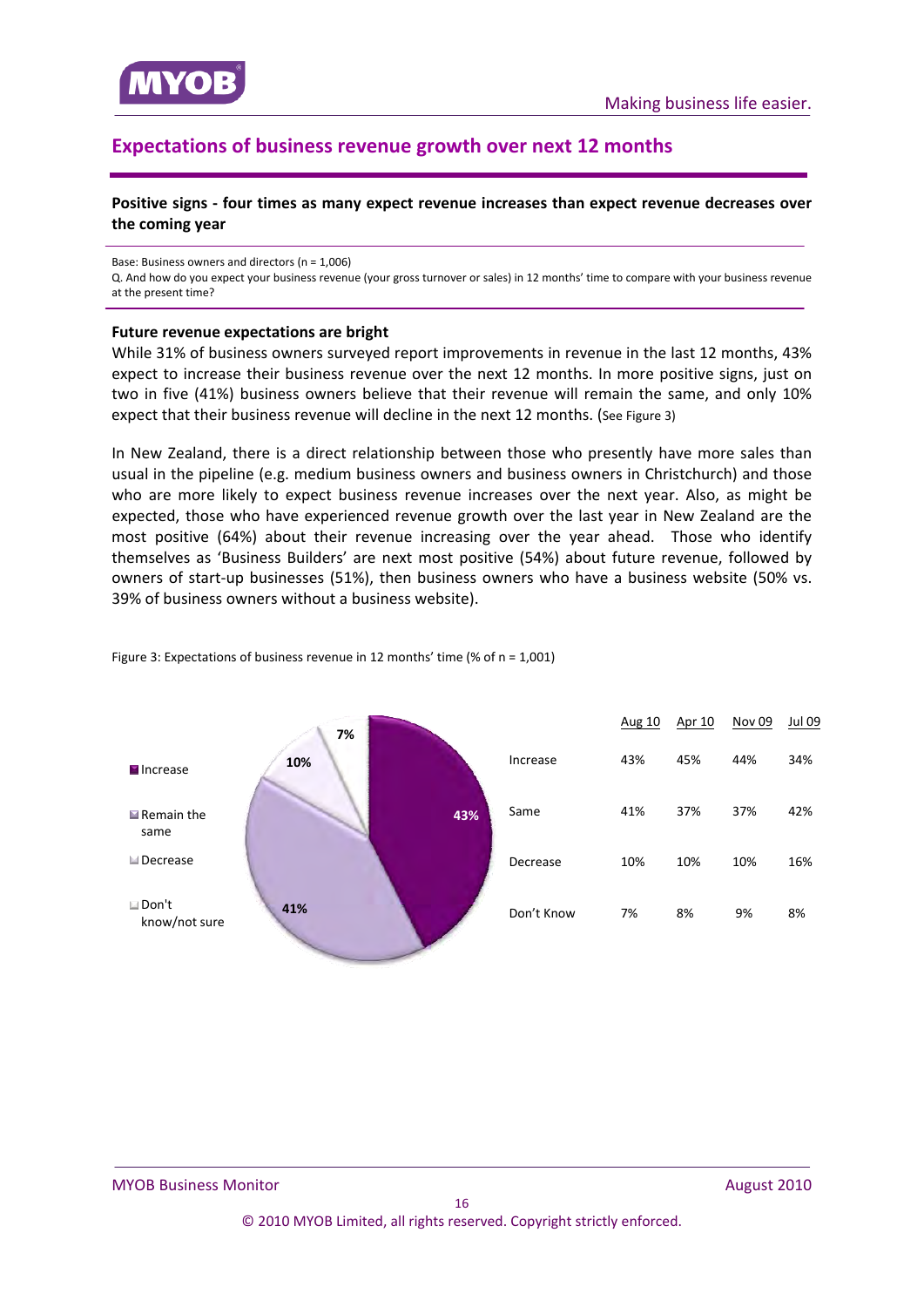

#### **Medium business owners most optimistic about growing revenue**

Almost three quarters (71%) of medium sized business owners expect revenue increases in the next 12 months, while only 6% anticipate a business revenue decline. Next most positive are micro business owners (50%), while optimism of small business owners has decreased (45%) since April 2010 (59%). (See Figure 3.1)



#### **Business owners in Christchurch are the most optimistic**

Almost half (49%) of business owners in Christchurch expect business revenue to increase over the next year, compared with 45% of business owners in Auckland, 40% in the Rest of New Zealand and 39% in Wellington. (See Figure 3.2)



MYOB Business Monitor *August 2010* 2010

© 2010 MYOB Limited, all rights reserved. Copyright strictly enforced.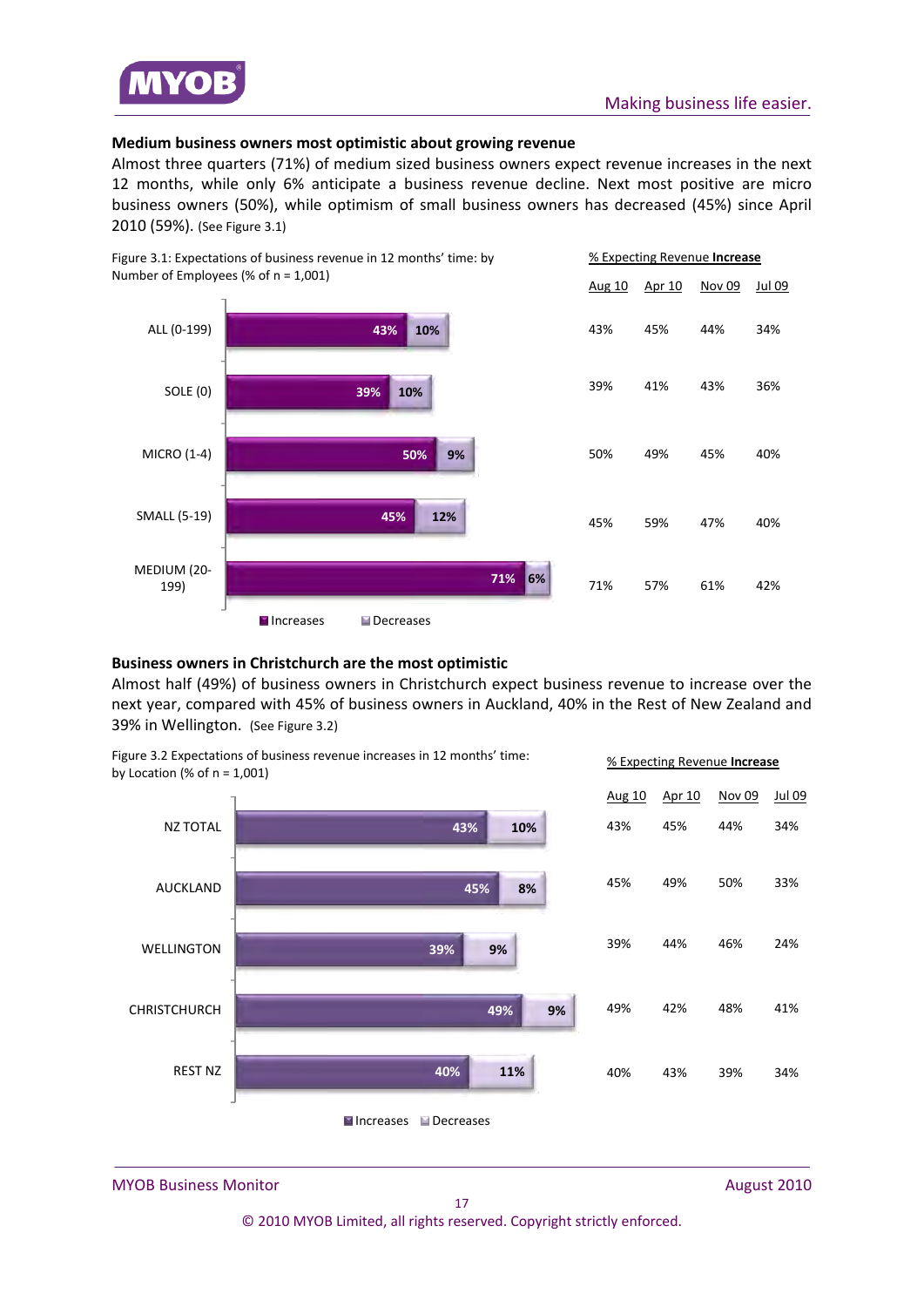

#### **Business owners in Manufacturing & Wholesale industries now clearly most optimistic of any sector**

Over half (57%) of business owners in the Manufacturing & Wholesale sector now expect revenue increases over the next year. Next most optimistic are business owners in Finance & Insurance (47%) and in Agriculture, Forestry & Fishing (45%). Least optimistic of business revenue increases in the next 12 months are business owners in Construction & Trades (33%) and business owners in Transport (35%). (See Figure 3.3)



Figure 3.3 Expectations of business revenue **increases** in 12 months time: by Industry (% of n = 1,001)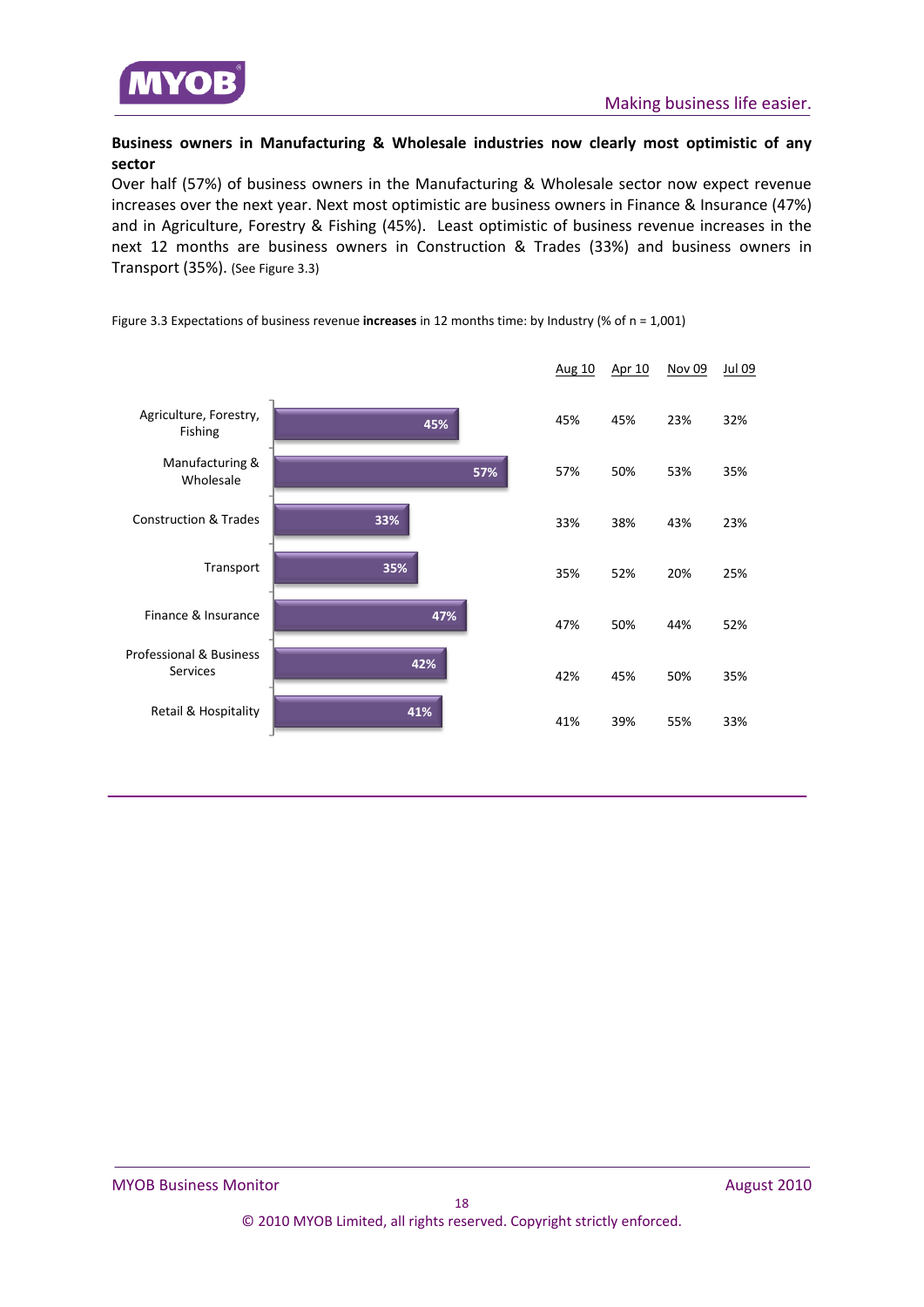<span id="page-18-0"></span>

## **The main pressures on doing business in New Zealand in next 12 months**

#### **Cash flow, price margins, profitability expected to put most pressure on business**

Base: Business owners and directors (n = 1,001)

Q. Please rate each of the following on how much pressure they will put on your business in the next 12 months? (*Please select one answer only for each statement)*

#### **Cash flow expected to put most pressure on businesses**

One‐third (32%) of the business owners surveyed report that cash flow will put quite a lot of pressure (24%) or extreme pressure (8%) on their business in the next 12 months. In contrast, in the April 2010 survey, fuel prices (34%) were expected to put pressure on more businesses than any other factors were; and in the November 2009 survey, price margins and profitability (28%) were expected to exert the most pressure on businesses in New Zealand. (See Figure 4) The business owners who expect to feel the most pressure on their business from cash flow are those in Agriculture, Forestry & Fishing (44%), medium business (44%), small business (43%), Construction & Trades (40%), Rural New Zealand (39%) and those with an annual revenue of \$200‐999K (41%).

#### **Related to cash flow, now much more concern about timeliness of customer payments**

One quarter (25%) of business owners surveyed expect the timing of customer payments to pur pressure on their business over the next 12 months (compared with 14%‐19% who were concerned about this factor in the previous three surveys). (See Figure 4) The business owners more likely to be concerned about late or delayed customer payments are 18‐39 years of age (40%) and are in Manufacturing & Wholesale (36%).

#### **Price margins, profitability still expected to exert a good deal of pressure on business**

Around three in ten (29%) business owners surveyed expect price margins and profitability to put pressure on their business in the coming year (just as 28% of business owners did in the November 2009 survey, when this same factor was expected to put pressure on their business more than any other factor was). (See Figure 4) Business owners expecting this factor to place more pressure on their business than others include those who own a small business (51%) or a medium business (49%), have an annual revenue of \$1-5m (51%), or are in Retail & Hospitality (44%).

#### **Fuel prices still expected to put extreme pressure on certain sectors**

Eight percent of business owners surveyed expect fuel prices will put extreme pressure on their business in the next year (cash flow is the only other factor that is expected by as many as 8% to put extreme pressure on their business), and a further 18% expect fuel prices to put a lot of pressure on their business in the year ahead. So while fuel prices was the #1 pressure on business in the April 2010 and July 2009 surveys, it is now the #3 pressure after cash flow and price margins and profitability, but is still at a fairly high level of expectation. (See Figure 4) To be expected, business owners in Transport (42%) and Construction & Trades (40%) are by far the most concerned about the likely upcoming pressure of fuel prices on their business.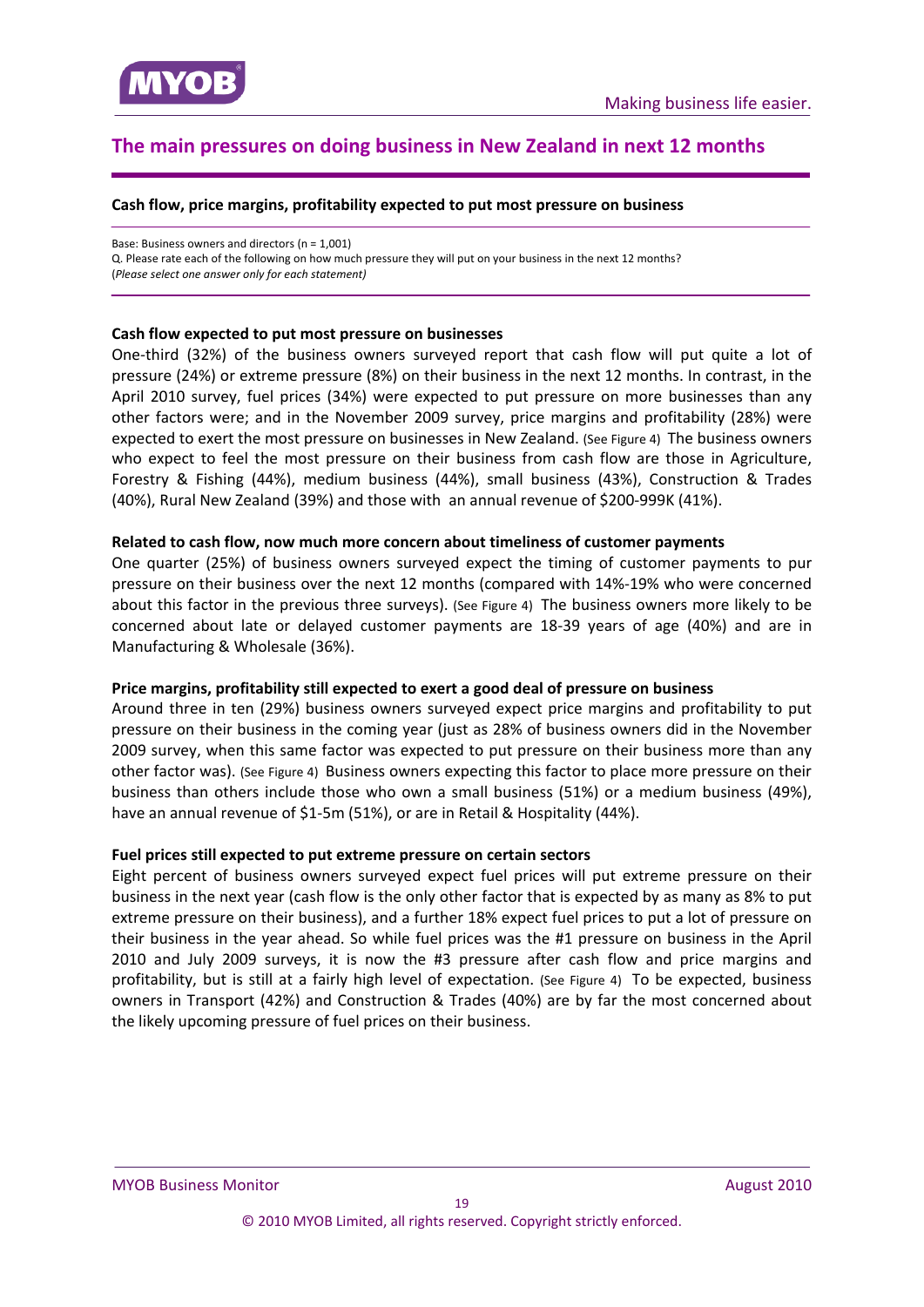

#### **Competitive activity remains major anticipated pressure**

Almost one quarter (24%) of business owners expect that competitive activity will place quite a lot of pressure (20%) or extreme pressure (4%) on their business in the next 12 months. (See Figure 4) Those who expect to feel this pressure the most are in a medium business (50%), a small business (38%), a business with annual revenue of \$1‐5m (40%) or in Manufacturing & Wholesale (36%). Those who least expect this kind of pressure on their business are in Finance & Insurance (16%) or in Agriculture, Forestry & Fishing (19%).

#### **Lack of volume of business sales or projects now expected by twice as many to exert pressure on their business**

One quarter (24%) of business owners surveyed expect the volume of business sales or projects to put pressure on their business in the next year, which compares with only 12% who saw this as a potential pressure in the April 2010 survey. (See Figure 4) Owners of medium businesses (36%) expect more pressure from this factor, as do business owners in Finance & Insurance (33%).

#### **Less concern about interest rates, much less concern about exchange rates, since last survey**

Just on two in five (21%) business owners expect interest rates to put pressure on their business, compared with 28% who did so in the April 2010 survey. This is still well above the level of concern (14%) measured in the July 2009 survey. And having been nominated as an upcoming pressure by 26% in April 2010, only 15% of business owners in the current survey are expressing this kind of concern about exchange rates. (See Figure 4)

#### **Business finance/funding/overdraft remains likely business pressure point**

Like interest rates, the same proportion (21%) of business owners surveyed expect their business to be pressured by business finance or overdraft, which compares with a high of 25% expecting this as a pressure in April 2010, and a low of 13% expecting this as a pressure in July 2009. (See Figure 4)

#### **Business owners appear well‐served by their current IT and accounting business systems**

The least pressure of all on business owners will be felt from current business systems including IT, accounting, and their website (only 6% expect pressure from this). Most business owners are also likely to feel little or no pressure from their number and cost of staff (10% expect pressure from this) or from staff skills and training (11% expect pressure from this). (See Figure 4)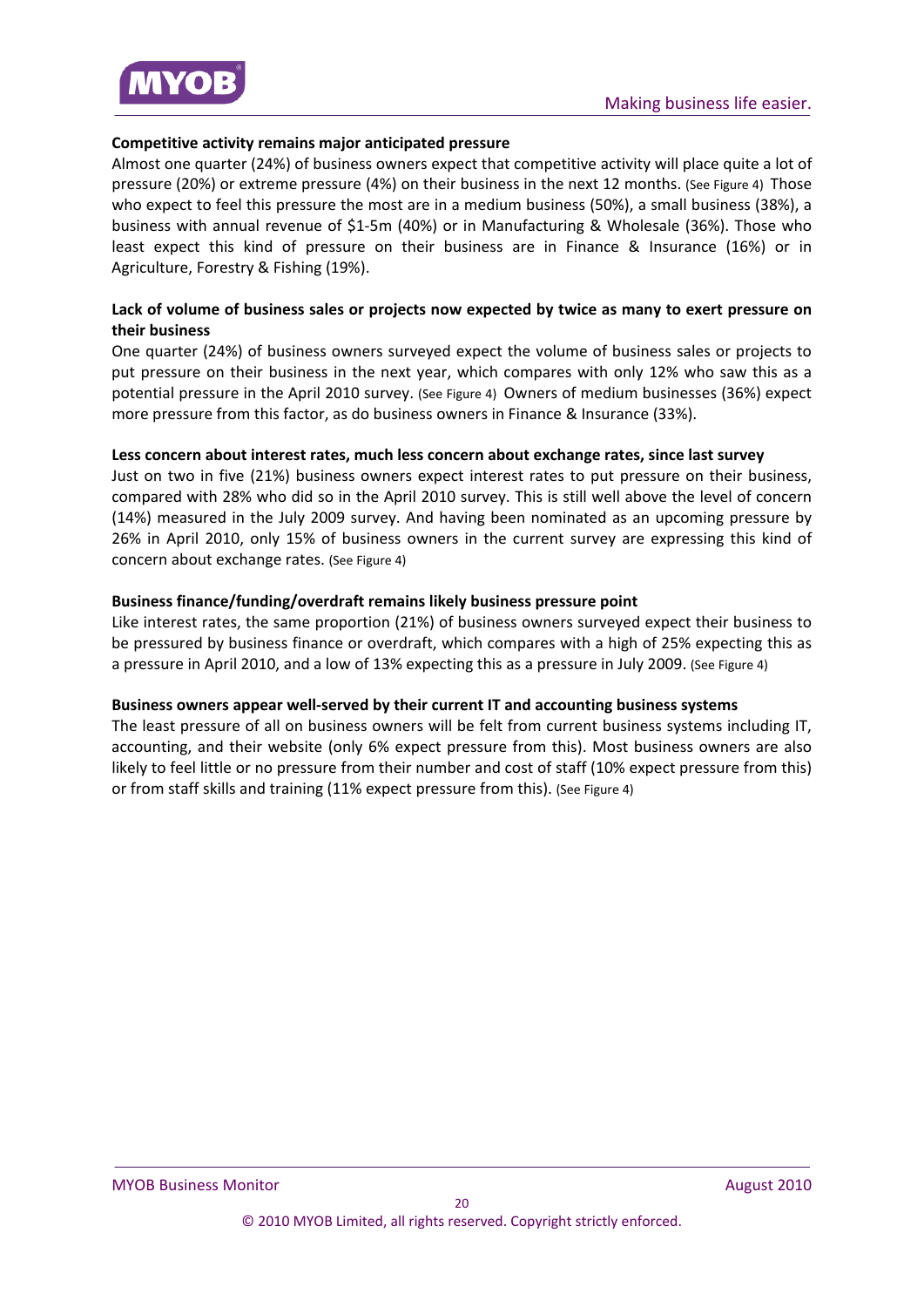

|                                                       |             |                  | Quite a Lot/Extreme Pressure |        |        |               |
|-------------------------------------------------------|-------------|------------------|------------------------------|--------|--------|---------------|
|                                                       |             |                  | Aug 10                       | Apr 10 | Nov 09 | <b>Jul 09</b> |
| <b>Fuel Prices</b>                                    | 8%<br>18%   |                  | 26%                          | 34%    | 22%    | 26%           |
| Cash Flow                                             | 8%<br>24%   |                  | 32%                          | 28%    | 21%    | 24%           |
| <b>Interest Rates</b>                                 | 6%<br>15%   |                  | 21%                          | 28%    | 19%    | 14%           |
| <b>Exchange Rates</b>                                 | 5%<br>10%   |                  | 15%                          | 26%    | 19%    | 16%           |
| Price Margins & Profitability                         | 5%<br>24%   |                  | 29%                          | 24%    | 28%    | 21%           |
| <b>Competitive Activity</b>                           | 4%<br>20%   |                  | 24%                          | 23%    | 19%    | 19%           |
| Business Sales/Projects: by Volume                    | 5%<br>19%   |                  | 24%                          | 12%    | 17%    | 15%           |
| Timing of Customer Payments                           | 7%<br>18%   |                  | 25%                          | 19%    | 16%    | 14%           |
| Business Finance, Funding, Overdraft                  | 6%<br>15%   |                  | 21%                          | 25%    | 15%    | 13%           |
| <b>Business Sales/Projects: by Value</b>              | 4%<br>17%   |                  | 21%                          | 16%    | 14%    | 14%           |
| Industry/Category Performance                         | 4%<br>17%   |                  | 21%                          | 15%    | 14%    | 16%           |
| Marketing & Customer Relationships                    | 2%<br>16%   |                  | 18%                          | 12%    | 13%    | 11%           |
| Other (Than Staff) Business Costs                     | 17%<br>4%   |                  | 21%                          | 19%    | 12%    | 14%           |
| Number & Cost of Staff                                | 2%          |                  | 10%                          | 10%    | 9%     | 7%            |
| <b>Staff Skills &amp; Training</b>                    | 2%          |                  | 11%                          | 8%     | 7%     | 4%            |
| Current Business Systems (IT,<br>Accounting, Website) | 1%<br>6%    |                  | 7%                           | 7%     | 6%     | 5%            |
|                                                       | Quite a lot | <b>■</b> Extreme |                              |        |        |               |

Figure 4. The specific pressures on business in the next 12 months: By total sample (% of n=1,001)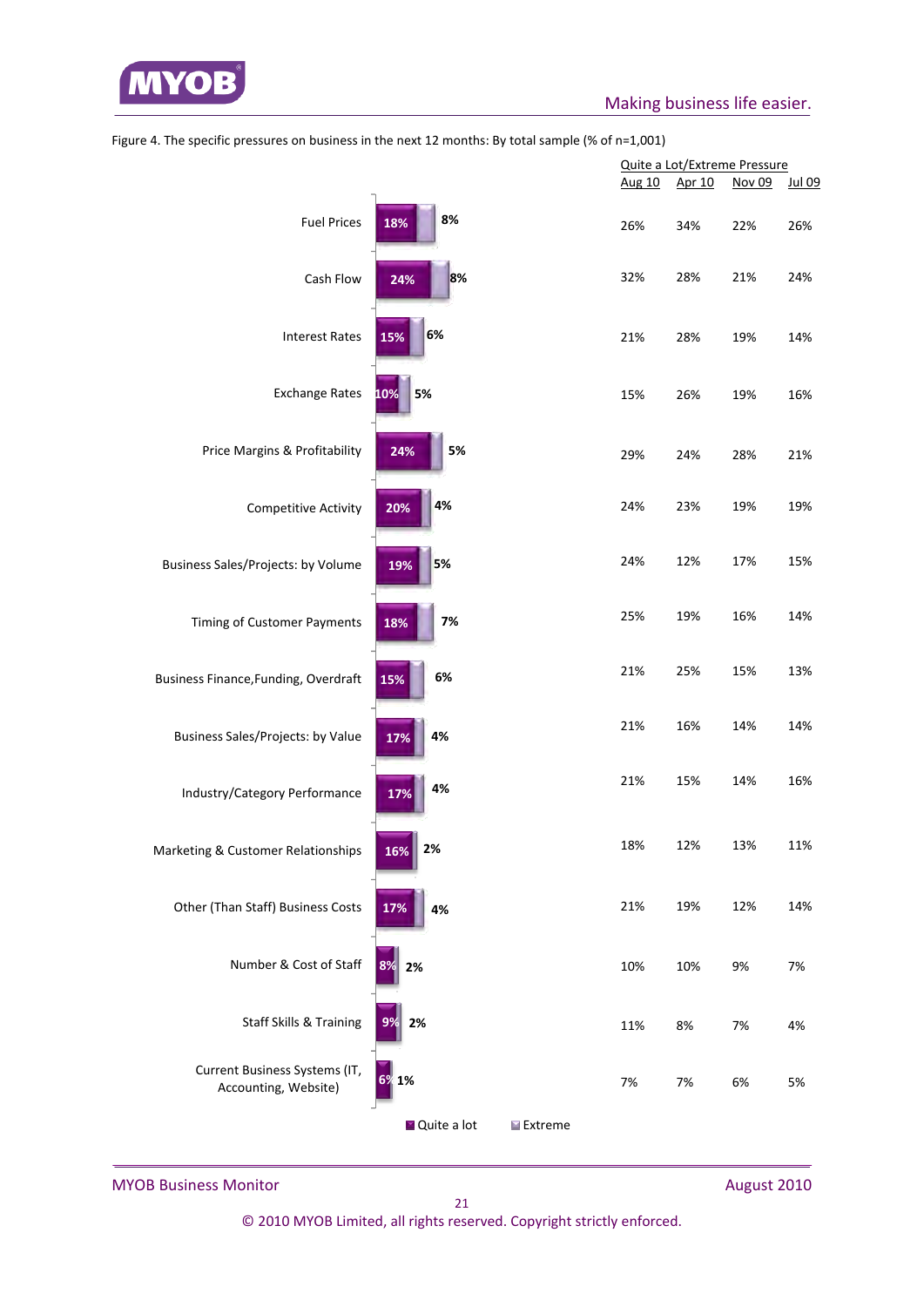<span id="page-21-0"></span>

## **Sources of information to help them run business better**

#### **Most business owners get outside help or information to run their business better**

Base: Business owners and directors (n = 1,001)

Q. And who, if anyone, do you ask for help or information to help you run the business better, and so enjoy your work more too? (Previously, in April 2010: Q. And who do you ask for information about improving business performance?)

#### **More than half of business owners get an accountant to help them run their business better**

Over four in five (84%) business owners surveyed get some form of *help or information to help them run their business better,* compared with 63% of business owners surveyed in April 2010 who nominated their *sources of information or help to help them improve their business performance* (which was the form of the question in April 2010 – see above). Likewise, 55% of all business owners report that they get help or information from their accountant to help them run their business better, compared with 36% of business owners surveyed in April 2010 who said that they use their accountant to help them improve the performance of their business. (See Figure 5) Those most likely to use their accountant to help them run their business are in Agriculture, Forestry & Fishing businesses (68%), mature (>10 years) businesses (63%), medium businesses (62%), Rural New Zealand (61%) or businesses with a low annual revenue of \$75‐199K (60%).

#### **Business associates or others in business, bank managers or advisers are only other major sources of help or information on running business**

Just on one‐third (34%) of business owners surveyed report that they get information or help from business associates or other business people when they want assistance in how they should run their business. A higher than expected 21% of business owners say that they use a bank manager or adviser for this purpose, and a further 16% of business owners say that they use a business mentor, adviser or coach for this purpose. (See Figure 5) The most collaborative with business or banking associates in this regard are business owners in Finance & Insurance (48%), business owners with an annual revenue of \$1‐5m (45%), business owners with a business website (44%), and owners of a small business (42%).

#### **Business owners in three industry sectors somewhat less likely to seek help running their business**

While only 16% of business owners never seek this kind of business information (See Figure 5) and 84% of business owners surveyed will get help or information to help them run their business, only 71% in Transport, 72% in Construction & Trades and 76% in Manufacturing and Wholesale will do so. This compares with 93% in Agriculture, Forestry & Fishing and 91% in Retail & Hospitality who will seek information or help related to running their business.

#### **Very few business owners use Internet to source business help**

Only 14% of business owners surveyed report that they go online to source information to help them run their business, and only 8% indicate that they go online for compliance or tax information.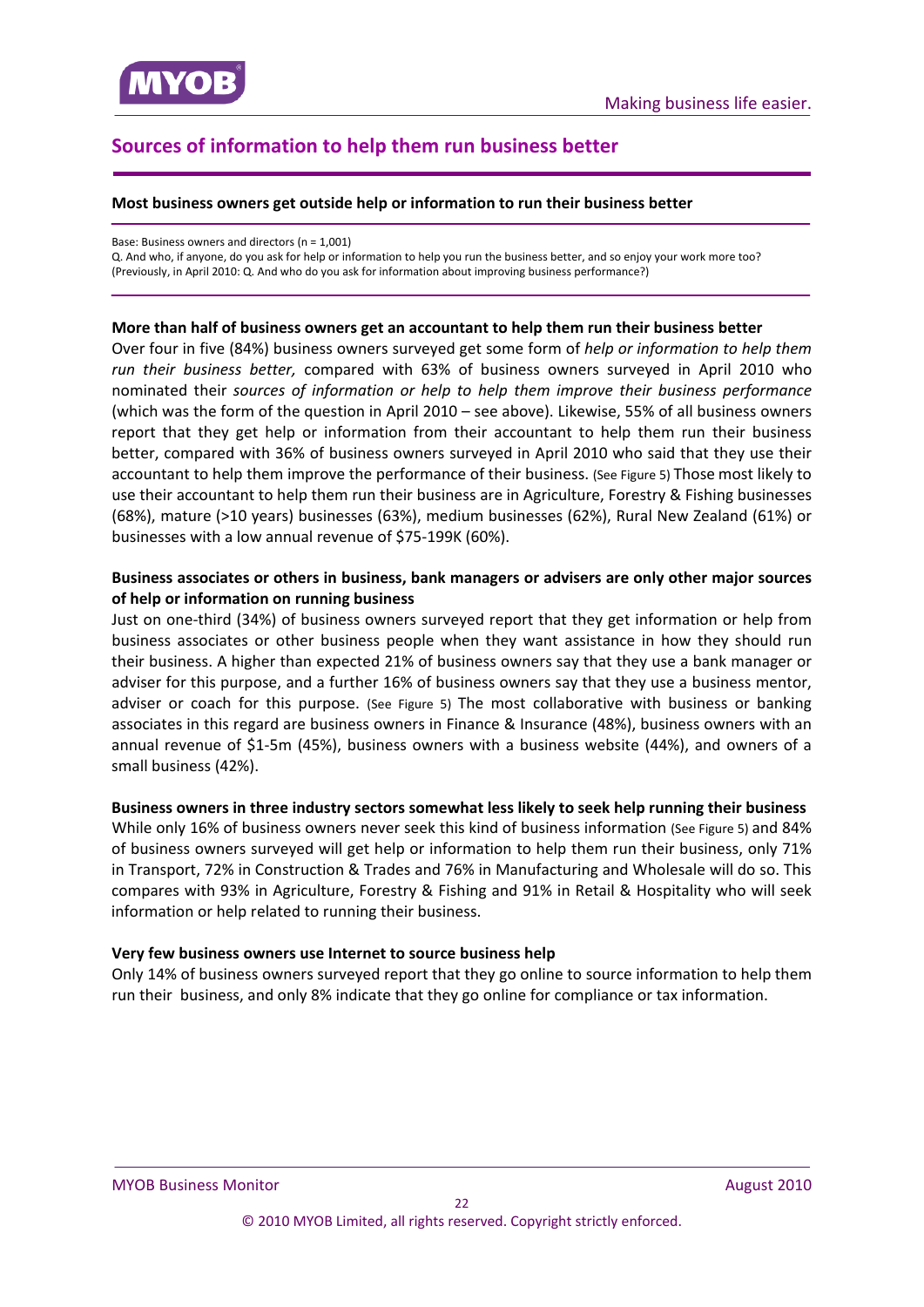

|                                      |     | <b>Aug 10</b> | Sources of Information<br>Apr 10 |
|--------------------------------------|-----|---------------|----------------------------------|
| Accountant                           | 55% | 55%           | 36%                              |
| <b>Inland Revenue Dept</b>           | 13% | 13%           | 3%                               |
| <b>Online Business Info Source</b>   | 14% | 14%           | 5%                               |
| Online Compliance/Tax Info<br>Source | 8%  | 8%            | n/m                              |
| <b>Business Associates/People</b>    | 34% | 34%           | 22%                              |
| Bank Manager/Adviser                 | 21% | 21%           | 11%                              |
| www.business.govt.nz                 | 5%  | 5%            | 3%                               |
| Other Govt Depts/Agency              | 7%  | 7%            | 1%                               |
| Business Mentor, Adviser,<br>Coach   | 16% | 16%           | 15%                              |
| Software Provider                    | 4%  | 4%            | 2%                               |
| <b>Chamber of Commerce</b>           | 4%  | 4%            | 3%                               |
| NZ Trade & Enterprise                | 4%  | 4%            | 4%                               |
| Economic Development<br>Agencies     | 2%  | 2%            | 2%                               |
| <b>Family Member</b>                 | 1%  | 1%            | 0%                               |
| Don't ask for this kind of advice    | 16% | 16%           | 37%                              |

Figure 5: Sources of Information to help to run their business better: (% of n = 1,001)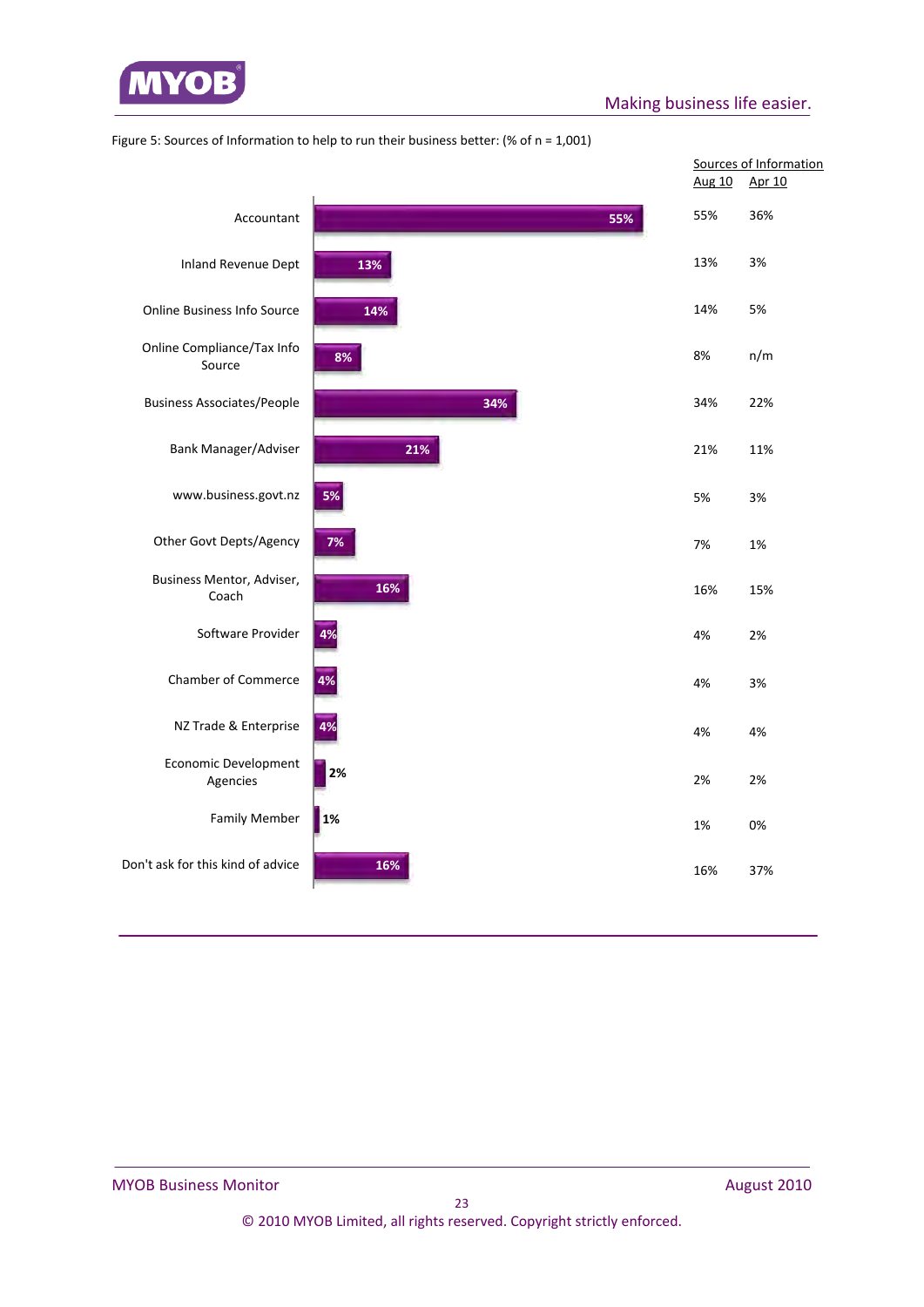<span id="page-23-0"></span>

## **Impact of certain factors on ability to achieve business goals**

**Understanding how new Government legislation impacts their business has the highest level of impact on ability to achieve business goals**

Base: Business owners and directors (n = 1,001) Q. What level of impact does each of the following have on your ability to achieve your business goals?

Of the five factors researched for their impact on the ability to achieve business goals, 58% of business owners surveyed report that *understanding how new Government legislation impacts* **your business** has a medium or high impact on their ability to achieve their goals. (See Figure 6) Business owners that feel the most medium-high pressure here are in medium businesses (73%), small businesses (71%), Finance & Insurance (73%) and Agriculture, Forestry & Fishing (68%).

Next, with 54% saying that this has a medium or high impact on the achievement of business goals, is *getting a better understanding of the changing needs of your customers and prospects*. (See Figure 6) Business owners likely to feel the most medium-high pressure here are in medium businesses (74%), start‐up businesses (65%) and Finance & Insurance (65%).

The third highest or heaviest impact is (for 52% who say medium or high impact) *having to deal with Government 'red tape'*. (See Figure 6) Business owners who most want to cut red tape to relieve the medium‐high impact are small business owners (66%), owners of businesses with annual revenue of \$200‐999K (61%), and business owners in Rural New Zealand (59%).

Somewhat lower impact is attributed (by 42% who say medium or high impact) to *working extra hours to do your bookkeeping or accounts*, and (by 41% who say medium or high impact) to *getting access to affordable and reliable business advice when you need it*. (See Figure 6) Business owners who feel medium‐high impact on their ability to achieve business goals from working extra hours on 'their books' are business owners of start‐ups (57%), of Retail & Hospitality (55%) and of small businesses (52%). Those who will feel medium‐high pressure on getting affordable and reliable advice when they need it are more likely to be in a small business (58%), a start‐up business (56%), Finance & Insurance (54%) and Retail & Hospitality (53%).



Figure 6: Impacts on the ability of business owners to achieve their business goals. By Total Sample (% of  $n = 1,001$ )

MYOB Business Monitor *August 2010* 2010

 $24$ © 2010 MYOB Limited, all rights reserved. Copyright strictly enforced.